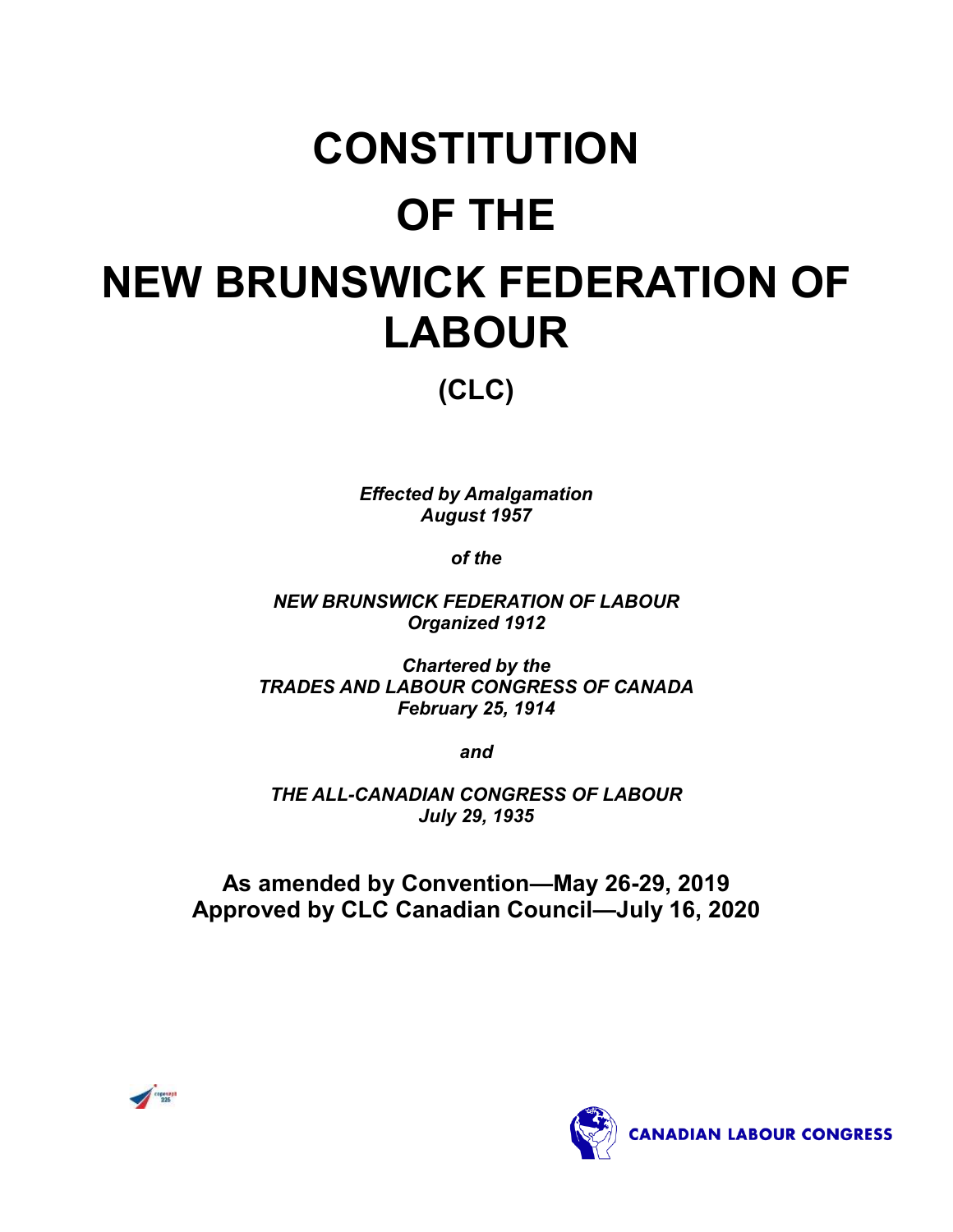## **Table of Contents**

| Section 1.  |                                          |
|-------------|------------------------------------------|
| Section 2.  |                                          |
| Section 3.  |                                          |
| Section 4.  |                                          |
| Section 5.  |                                          |
| Section 6.  |                                          |
| Section 7.  |                                          |
| Section 8.  |                                          |
| Section 9.  |                                          |
| Section 10. |                                          |
| Section 11. |                                          |
|             | Section 12. Convention Committees<br>. 7 |
| Section 13. |                                          |
| Section 14. |                                          |
| Section 15. |                                          |
|             |                                          |
| Section 1.  |                                          |
| Section 2.  |                                          |
| Section 3.  |                                          |
| Section 4.  |                                          |
| Section 5.  |                                          |
| Section 6.  |                                          |
| Section 7.  |                                          |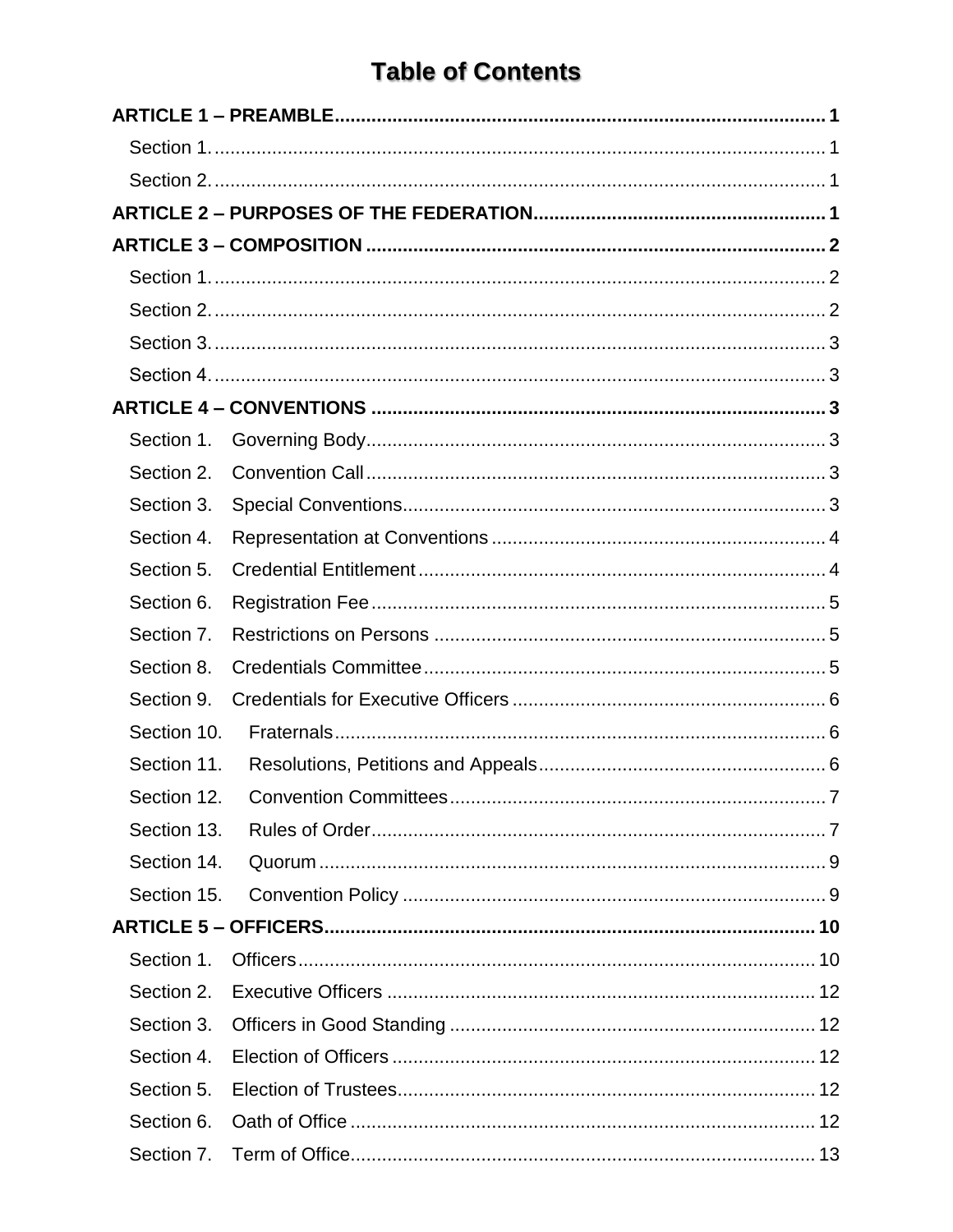| Section 8.  |  |
|-------------|--|
| Section 9.  |  |
| Section 10. |  |
| Section 11. |  |
|             |  |
| Section 1.  |  |
| Section 2.  |  |
| Section 3.  |  |
| Section 4.  |  |
| Section 5.  |  |
| Section 6.  |  |
|             |  |
| Section 1.  |  |
| Section 2.  |  |
| Section 3.  |  |
|             |  |
|             |  |
|             |  |
|             |  |
|             |  |
| Section 1.  |  |
| Section 2.  |  |
|             |  |
| Section 4.  |  |
| Section 5.  |  |
| Section 6.  |  |
| Section 7.  |  |
|             |  |
| Section 1.  |  |
|             |  |
|             |  |
| Section 1.  |  |
| Section 2.  |  |
|             |  |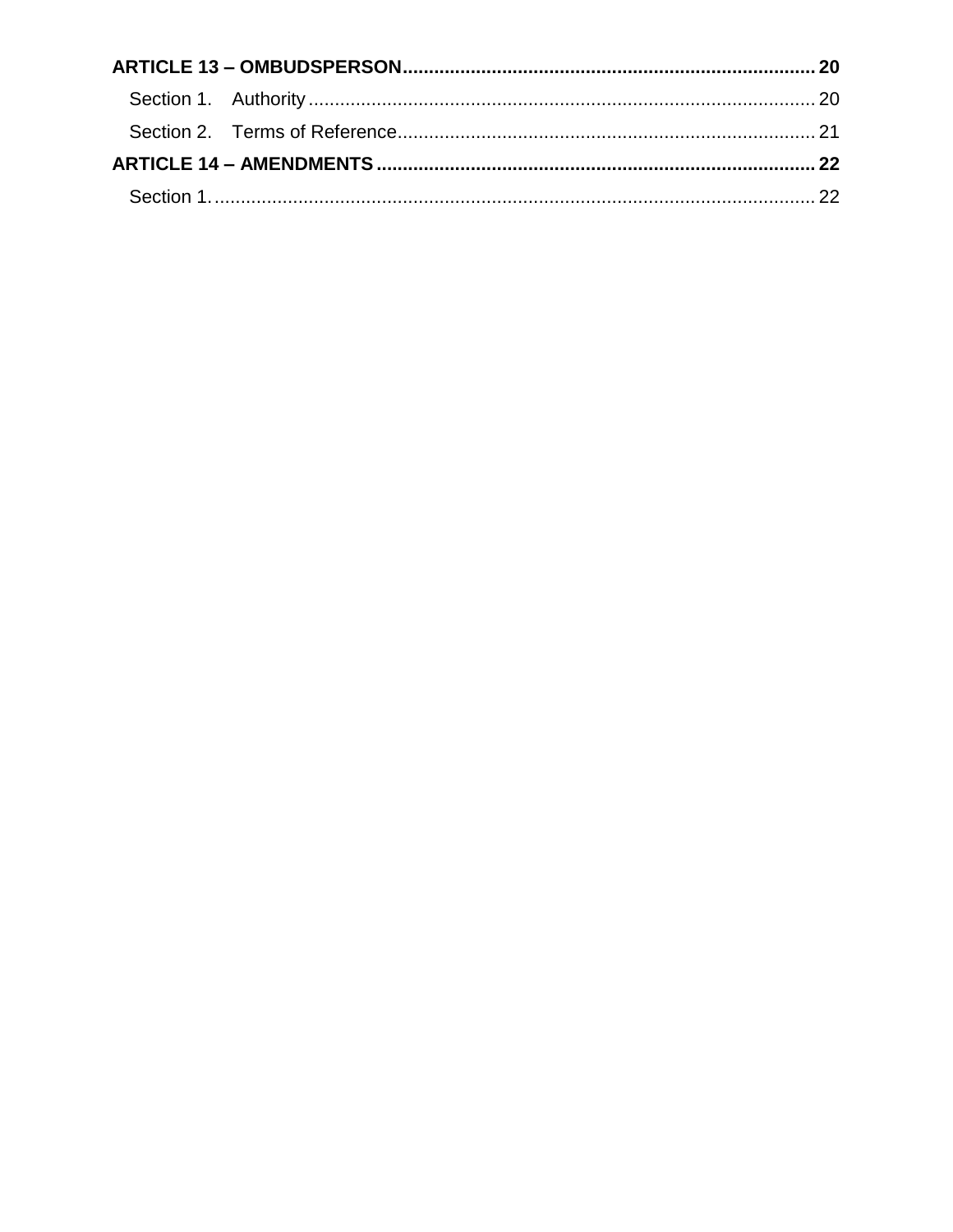## **ARTICLE 1 – PREAMBLE**

- <span id="page-4-1"></span><span id="page-4-0"></span>**Section 1.** This Federation shall be known as **"New Brunswick Federation of Labour**" and is chartered by the Canadian Labour Congress (CLC). It shall consist of organizations affiliated to or chartered by the Canadian Labour Congress which become affiliated to this Federation. These organizations shall conform to the Constitution and the rules and regulations of this Federation as set forth herewith. This Federation shall not be dissolved while there are fifteen (15) organizations representing not less than five (5) different national or international or directly chartered unions remaining in affiliation.
- <span id="page-4-2"></span>**Section 2.** This Constitution and the policies adopted by the Convention shall be published in both French and English and both texts shall be regarded as official. It is recognized that both French and English speaking members have the right to speak their mother tongue at Convention, Executive Council meetings and Committees established by this Constitution. For this purpose and if necessary, a simultaneous or other translation system will be provided for the members attending the above meetings.

## **ARTICLE 2 – PURPOSES OF THE FEDERATION**

<span id="page-4-3"></span>The purposes of this Federation are:

- 1) To support the principles and policies of the Canadian Labour Congress.
- 2) To promote the interests of its affiliates and generally to advance the economic and social welfare of the workers in New Brunswick.
- 3)
- a) To assist affiliated organizations in extending the benefits of mutual assistance and collective bargaining to workers.
- b) To assist, wherever possible, in the organization of the unorganized into unions for their mutual aid, protection and advancement, giving recognition to the principle that both private and public unions are appropriate, equal and necessary as methods of union organization.
- 4) To encourage workers to share in the full benefits of union organization.
- 5) To secure provincial legislation which will safeguard and promote the principle of free collective bargaining, the rights of workers, and the security and welfare of all people.
- 6) To protect and strengthen our democratic institutions, to secure full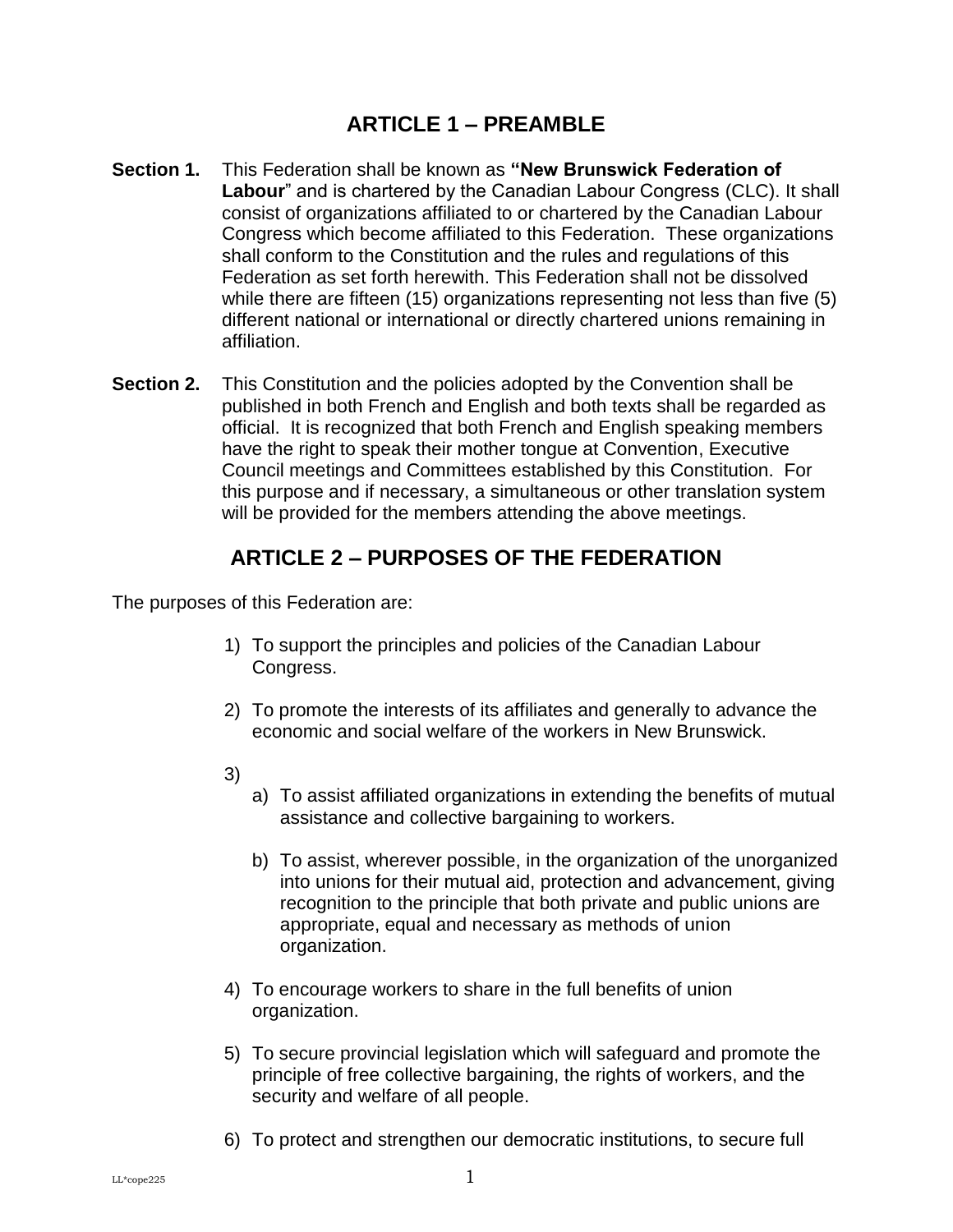recognition and enjoyment of the rights and liberties to which we are justly entitled, and to preserve and perpetuate the cherished traditions of our democracy.

- 7) To promote the cause of peace and freedom in the world and to assist and co-operate with free and democratic labour movements throughout the world.
- 8) To aid and encourage the sale and use of union-made goods and union services through the use of the Union Label and other symbols; to promote the labour press and other means of furthering the education of the labour movement.
- 9) To protect the labour movement from all corrupt influences and from the undermining effects of any agencies which are opposed to the basic principles of democracy and free and democratic unionism.
- 10)While preserve the independence of the labour movement from political control, to encourage workers to vote, to exercise their full rights and responsibilities of citizenship, and to perform their rightful part in the political life of the municipal, provincial and federal governments.
- 11)To encourage among its members and affiliates the development of, and participation in, consumer co-operatives, credit unions, and locally produced goods and services.

## **ARTICLE 3 – COMPOSITION**

- <span id="page-5-1"></span><span id="page-5-0"></span>**Section 1.** The Federation shall be composed of:
	- a) Local unions, branches and lodges of national and international unions, regional and provincial organizations affiliated to the Canadian Labour Congress.
	- b) Local unions within the province chartered by the Canadian Labour Congress.
	- c) Labour Councils within the province chartered by the Canadian Labour Congress.
	- d) The New Brunswick Federation of Union Retirees (affiliated to the Congress of Union Retirees of Canada [CURC]).
- <span id="page-5-2"></span>**Section 2.** Any organization affiliated with the New Brunswick Federation of Labour (NBFL) may be expelled from affiliation by a majority of those voting at an annual convention when the expulsion is being considered. A roll call vote will be granted on the demand of one-third (1/3) of the delegates present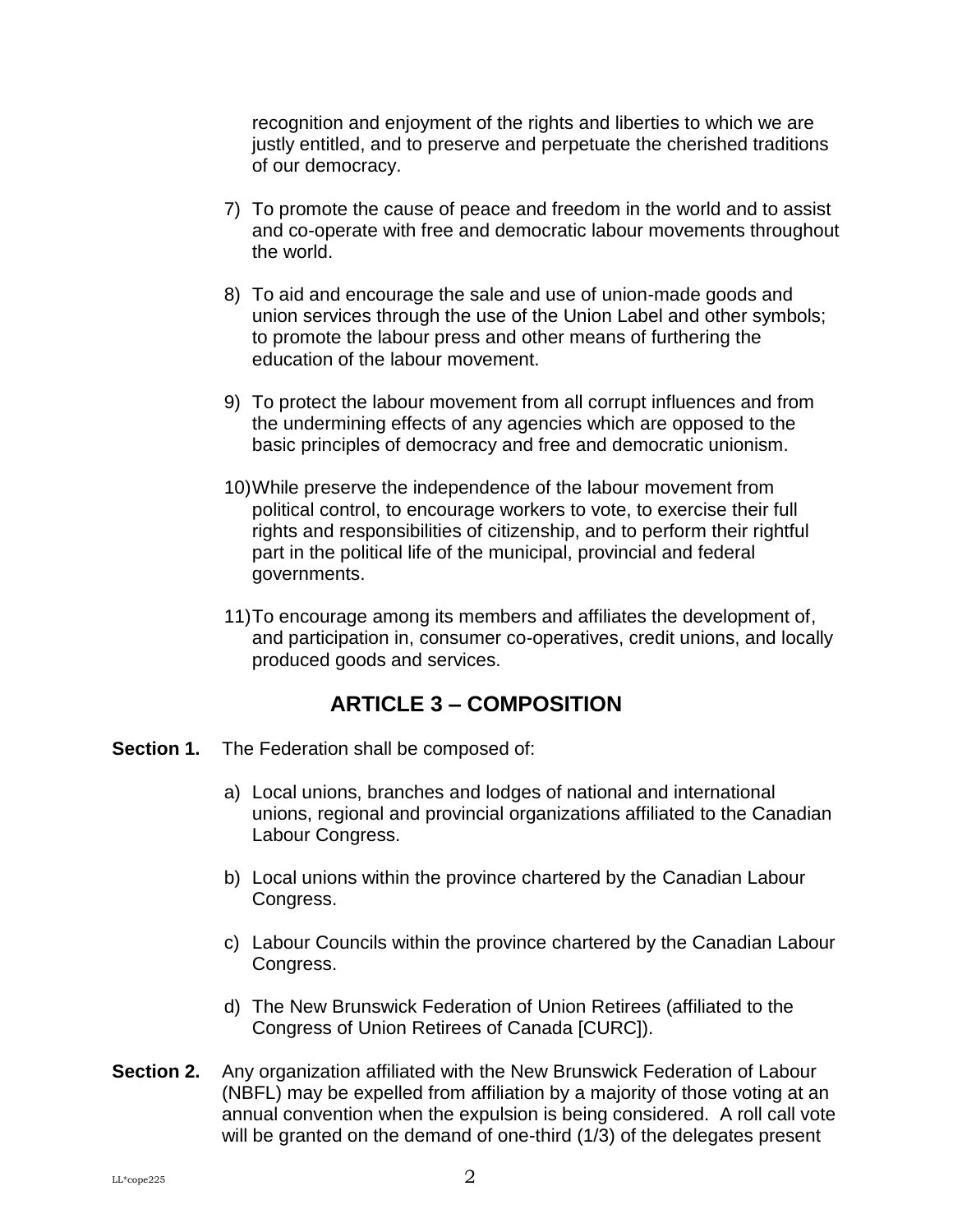at an annual convention when expulsion is being considered.

- <span id="page-6-0"></span>**Section 3.** Any organization controlled or dominated by any agency or whose policies and activities are consistently directed toward the achievement of the programme or purpose of any movement, shall not be permitted as affiliates of this Federation.
- <span id="page-6-1"></span>**Section 4.** It shall be the duty of each affiliated organization to furnish the Secretary-Treasurer of the Federation with the following:
	- a) All official reports which deal with matters within the purview of the **Federation**
	- b) Such other reports as will facilitate and make more effective the work of the Federation.
	- c) A statement of their membership in good standing.

Affiliates are encouraged to file with the Secretary-Treasurer of the Federation copies of their collective bargaining agreements.

## **ARTICLE 4 – CONVENTIONS**

#### <span id="page-6-3"></span><span id="page-6-2"></span>**Section 1. Governing Body**

The Convention shall be the governing body of the Federation and, except as provided in Section 12(c) of this Article and Article 12, its decision shall be by majority vote.

#### <span id="page-6-4"></span>**Section 2. Convention Call**

- a) The regular convention of the Federation shall be held biennially, with a biennial election of Officers, during the months of May or June. The time and place for holding the regular convention shall be determined by the Executive Council which shall give at least ninety (90) calendar days' notice.
- b) In non-convention years the Federation may hold a major educational conference.

#### <span id="page-6-5"></span>**Section 3. Special Conventions**

a) Special Conventions may be called by direction of a regular convention, by order of the Executive Council, or on request of affiliated organizations representing a majority of the total membership of the Federation, as evidenced by the records of the Secretary-Treasurer to the last Convention.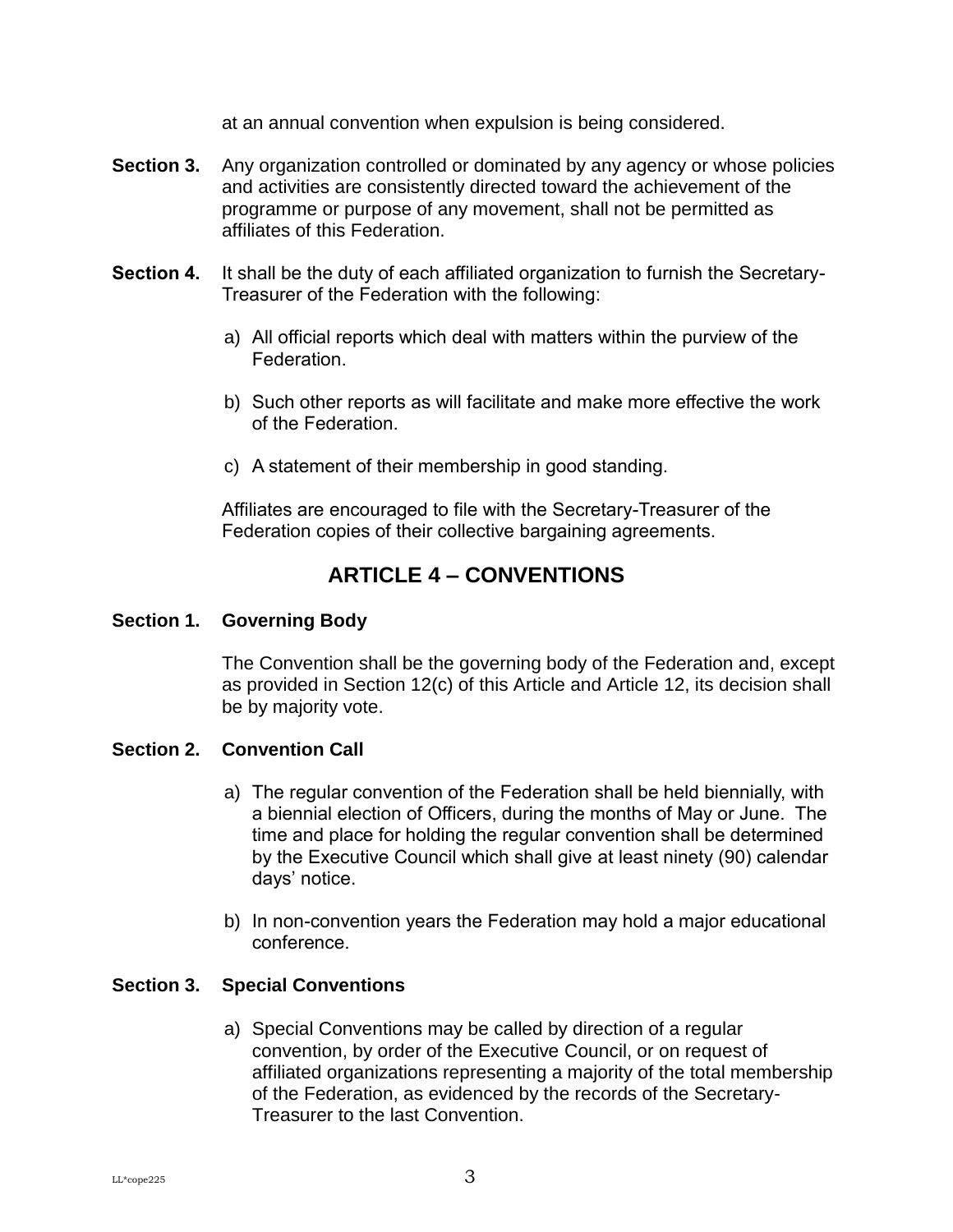- b) In the event a majority as provided in subsection(a) requests a special convention, the Executive Council shall issue a call for the special convention within thirty (30) calendar days of such request and shall give all organizations thirty (30) calendar days' notice of the time and place for holding the special convention, together with a statement of the business to be considered at such convention.
- c) Representation to special conventions shall be on the same basis as regular conventions.
- d) Except as provided in subsection(b), a special convention shall exercise the same authority as regular conventions.

#### <span id="page-7-0"></span>**Section 4. Representation at Conventions**

Representation at Conventions shall be:

- a) From affiliated local unions, branches and lodges, two (2) delegates from one-hundred (100) or less members and one (1) additional delegate for each additional one-hundred (100) members or major fraction thereof.
- b) Labour Councils shall be entitled to a maximum of two (2) delegates.
- c) The New Brunswick Federation of Union Retirees (affiliated to CURC) shall be entitled to a maximum of two (2) delegates neither of whom shall be eligible for election to office.
- d) The Labour Council where the Chair of the Women's Committee resides shall receive one (1) additional credential to be used exclusively for the Chair of the Women's Committee.

No proxy representation shall be permitted.

Delegates to a convention of the New Brunswick Federation of Labour from Labour Councils shall be members of local unions, branches or lodges affiliated to the New Brunswick Federation of Labour.

#### <span id="page-7-1"></span>**Section 5. Credential Entitlement**

Not less than ninety (90) calendar days prior to the opening of each regular convention and thirty (30) calendar days prior to each special convention, the Secretary-Treasurer shall furnish each affiliate with credential blanks in duplicate, which must be attested as required on the blanks. The original shall be retained by the delegate, and the duplicate sent to the Secretary-Treasurer. A delegate must be a member of the local union, branch or lodge he or she represents at Convention. Two (2) or more local unions, branches or lodges may combine to send a delegate, but such delegate shall be entitled to only one (1) vote on any question.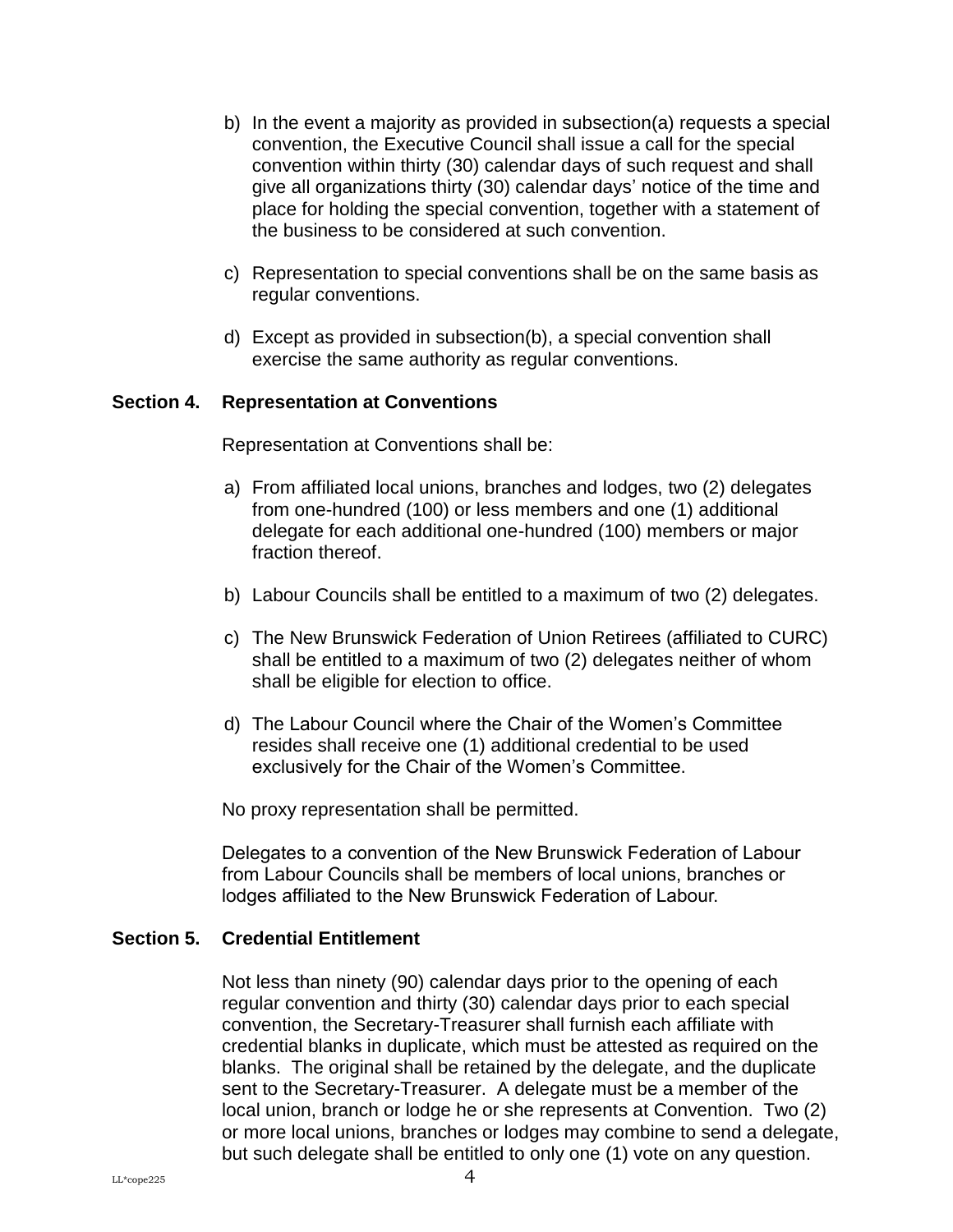No credentials shall be accepted later than twenty (20) calendar days prior to the opening date of regular convention, and eight (8) calendar days prior to a special Convention. All delegates must be registered by 12:00 noon the day before the elections to be eligible to cast a ballot for elected offices of the New Brunswick Federation of Labour.

#### <span id="page-8-0"></span>**Section 6. Registration Fee**

A registration fee, the amount to be fixed by the Executive Council of the Federation, shall accompany the duplicate credential of each delegate forwarded to the Secretary-Treasurer. A registration fee for each guest shall be fixed by the Executive Council of the Federation.

#### <span id="page-8-1"></span>**Section 7. Restrictions on Persons**

- a) Any organization suspended or expelled by the Canadian Labour Congress or this Federation shall not, while under such penalty, be allowed representation in the Federation. Any organization which, at the opening date of the Convention, is in arrears to the Federation for per capita tax for six (6) months or more shall not be entitled to recognition or representation in the Convention.
- b) Any person suspended by or expelled from any organization affiliated to this Federation shall not be seated as a delegate nor allowed representation or recognition in this Federation.
- c) Any organization controlled or dominated by any agency or any organization which has not applied for and obtained a certificate of affiliation prior to the Convention shall not be allowed representation in this Federation.

#### <span id="page-8-2"></span>**Section 8. Credentials Committee**

- a) Prior to the opening date of the Convention the President after consultation with the Executive Council shall select from the credentials received in sufficient time, a Chairperson and members of a Committee on Credentials and a Committee(s) on Resolutions, such committees to consist of not less than five (5) members each. The Chairperson and members of these Committees shall be notified by mail or otherwise of their appointment and their acceptance secured. These Committees shall meet prior to the opening day of the Convention if deemed necessary, in which case the members shall be remunerated for their out-of-pocket expenses and paid such honorarium for extra work involved as shall be recommended by the Executive Committee and approved by the Convention.
- b) The Secretary-Treasurer shall prepare a preliminary list of delegates from duplicate credentials in his or her possession in sufficient time prior to the opening day of the Convention, and such delegates shall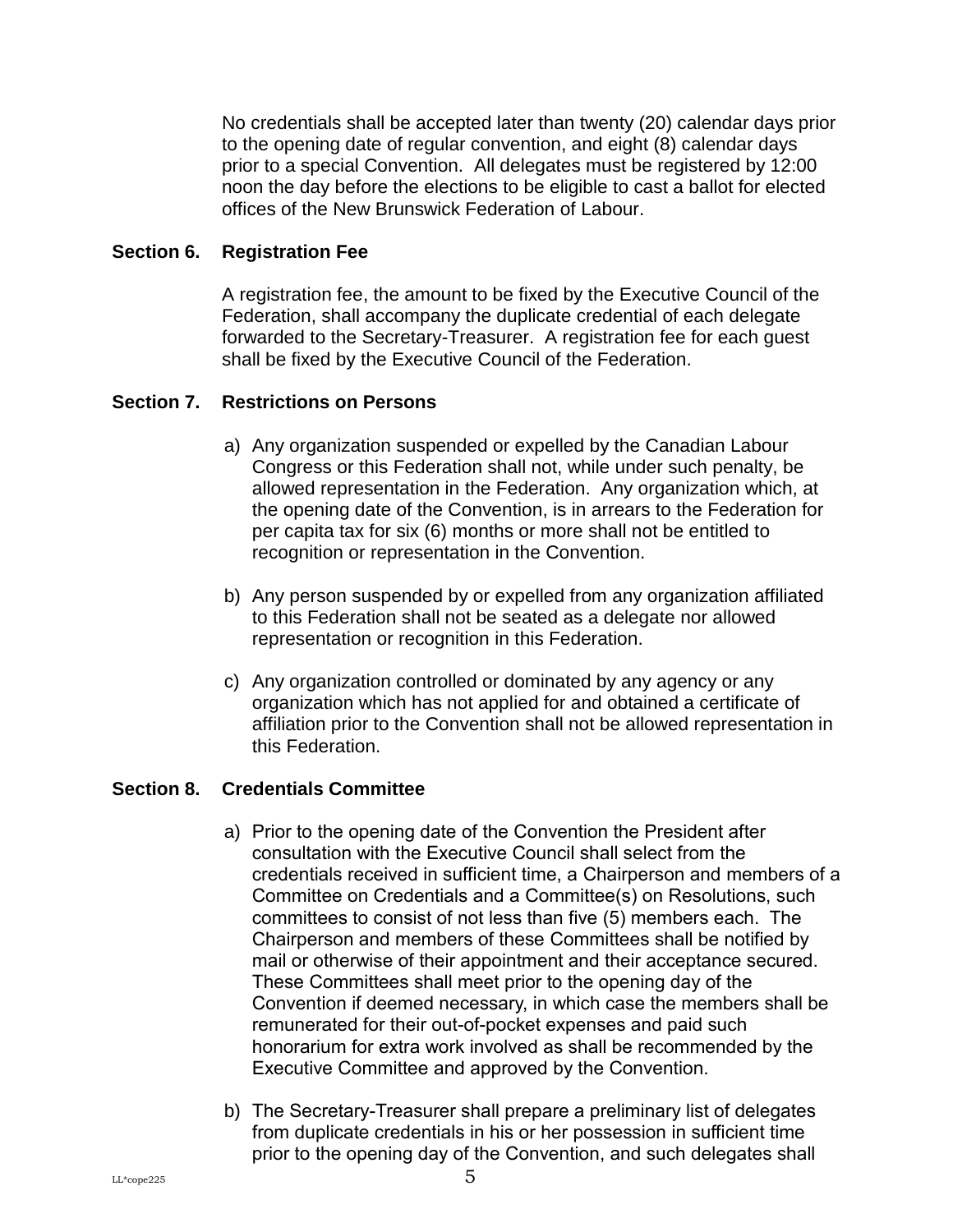have power to transact the business of the Convention until the report of the Committee on Credentials has been received and adopted.

#### <span id="page-9-0"></span>**Section 9. Credentials for Executive Officers**

Executive Officers shall be deemed to be delegates to the Convention with all rights and privileges, but shall not be eligible for re-election unless they are accredited delegates, except President and Secretary-Treasurer. All candidates for office must be duly accredited delegates and present at the Convention unless absent on official business of the Federation or having been excused attendance at the Convention for other unavoidable cause, in which case written consent to nomination must be in the hands of the Secretary-Treasurer prior to the election.

#### <span id="page-9-1"></span>**Section 10. Fraternals**

Officers and representatives of the Canadian Labour Congress and Officers and representatives of national and international unions affiliated to the Federation, attending conventions of the Federation shall be entitled to all the rights of delegates, other than voting and standing for office.

#### <span id="page-9-2"></span>**Section 11. Resolutions, Petitions and Appeals**

- a) Except as provided in subsection(c) of this Section all resolutions, petitions and appeals other than those provided in Section 8 hereof, to be considered by any convention of the Federation must be received by the Secretary-Treasurer thirty (30) calendar days immediately preceding the opening of the Convention.
- b) Any resolution to be accepted must be submitted by the Executive Council or by an organization affiliated to the Federation and signed by the presiding Officer. A resolution shall not deal with more than one (1) subject, shall refer to the action which is proposed, and shall contain not more than one-hundred and fifty (150) words.
- c) Resolutions, petitions and appeals received or submitted contrary to the above shall be referred to the Executive Council and the Council may refer such proposals or proposal to the Convention with the understanding that consideration is dependent upon two-thirds (2/3) majority consent of the Convention.
- d) Resolutions, petitions or appeals received for consideration by the Convention, shall be classified as to nature, contents and subject matter, and referred to an appropriate convention committee, which shall report therein to the Convention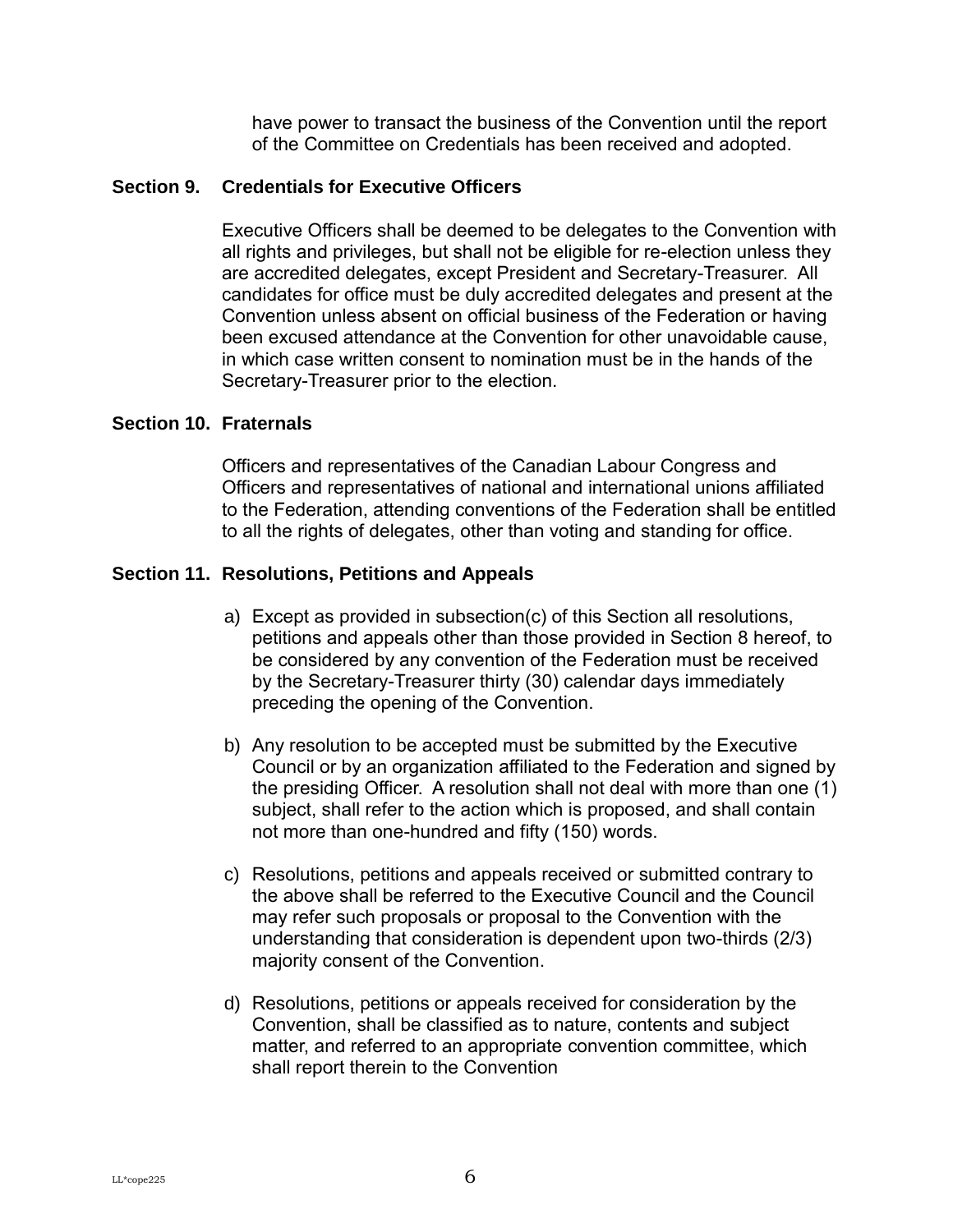#### <span id="page-10-0"></span>**Section 12. Convention Committees**

The following Convention Committees, in addition to the Committee on Credentials and the Committee(s) on Resolutions, shall be appointed by the President after consultation with the Executive Council before adjournment of the first (1st) session of the Convention, namely, Constitution, Officers' Reports and Ways and Means, such committees to consist of not less than five (5) members. There may also be a Grievance Committee which shall be composed of the members of the Executive Council. Additional committees deemed necessary to deal with special matters which may arise shall be appointed by the President after consultation with the Executive Council.

- a) The Committee on Credentials shall pass on the validity of the credentials which have been received by the Federation and register those approved by the Committee. It shall report to the Convention on the first (1st) day thereof and subsequent days if necessary. Appeals from any decision of the Committee shall be placed before the Convention following adoption of the Committee's Report.
- b) The Resolutions Committee(s) shall consider all resolutions properly submitted by affiliated organizations except such as may be referred to other Committees by the Executive Council. This Committee shall have power to combine two (2) or more resolutions dealing with the same subject, to amend any resolution, to submit substitute resolutions, and to recommend that a resolution be deleted from the records. This Committee shall submit its report and recommendations to the Convention when available during the sessions.
- c) The Ways and Means Committee shall consider the financial standing of the Federation and make recommendations upon any expenditures not otherwise provided for. They shall also recommend the per capita tax to be paid by affiliated organizations to the Federation in the forthcoming year.
- d) The Grievance Committee shall be composed of the members of the Executive Council and shall consider all grievances properly submitted. This Committee shall submit report and recommendations to the Convention prior to election of Officers.

#### <span id="page-10-1"></span>**Section 13. Rules of Order**

The Rules and Order of Business governing Convention shall be:

a) The President, or in the absence or at the request of the President, the Secretary-Treasurer or a Vice-President, shall take the Chair at the time specified, at all regular and special conventions. In the absence of both the President or his or her designated representative, a Chairperson shall be chosen by the Executive Council.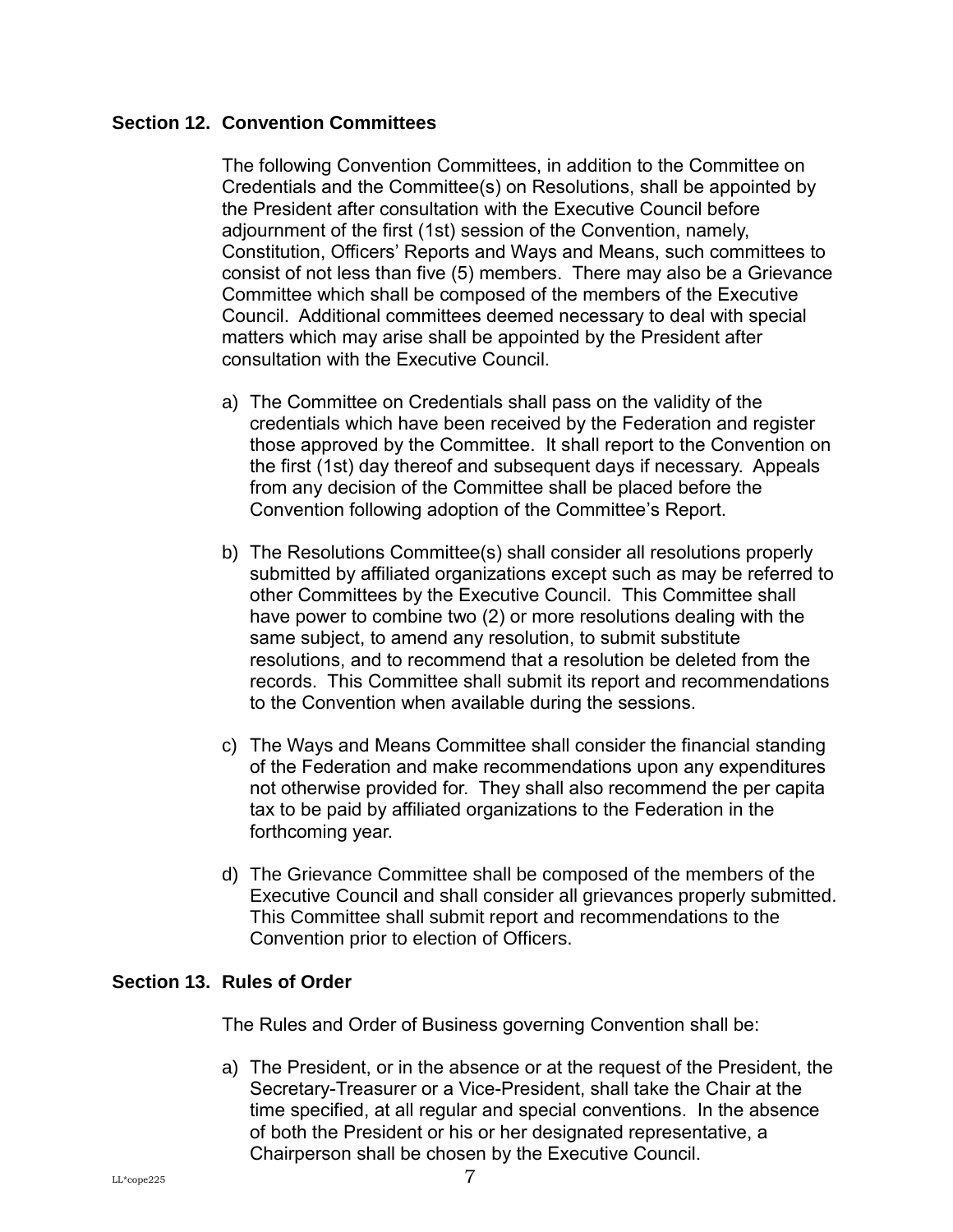- b) No question of a sectarian character shall be discussed.
- c) A delegate who wishes to speak shall proceed to one (1) of the microphones provided for that purpose. When recognized by the Chairperson, shall give his or her name and the organization represented and shall confine all remarks to the question at issue.
- d) Speeches shall be limited to five (5) minutes except in moving a resolution, when the delegate shall be allowed ten (10) minutes.
- e) A delegate shall not speak more than once upon a subject until all who wish to speak have had the opportunity to do so.
- f) A delegate shall not interrupt another except it be to call a Point of Order.
- g) If a delegate be called to order he or she shall, at the request of the Chairperson, be seated until the question of order has been decided.
- h) Should a delegate persist in unparliamentary conduct the Chairperson will be compelled to name the delegate and submit such conduct to the judgement of the Convention. In such case the delegate whose conduct is in question should explain and then withdraw, and the Convention will determine what course to pursue in the matter.
- i) When a question is put, the Chairperson after announcing the question shall ask: "Are you ready for the question?" If no delegate wishes to speak the question shall be put.
- j) Questions may be decided by a show of hands, or a standing vote, on the basis of one (1) vote per delegate. A roll call vote may be demanded by one-third (1/3) of the delegates present. In a roll call vote each delegate shall be entitled to one (1) vote.
- k) A delegate may appeal the decision of the Chair. The Chairperson shall then put the question thus: "Shall the decision of the Chair be sustained?" The question shall not be debatable except that the Chairperson may make an explanation of the decision.
- l) The Chairperson shall have the same rights as other delegates to vote on any question. In the case of a tie vote, the Chairperson shall cast the deciding vote.
- m) When the previous question is moved, no discussion or amendment of either Motion is permitted. If the majority vote that "the question be now put," the original Motion has to be put without debate. If the Motion to put the question is defeated, discussion will continue on the original Motion.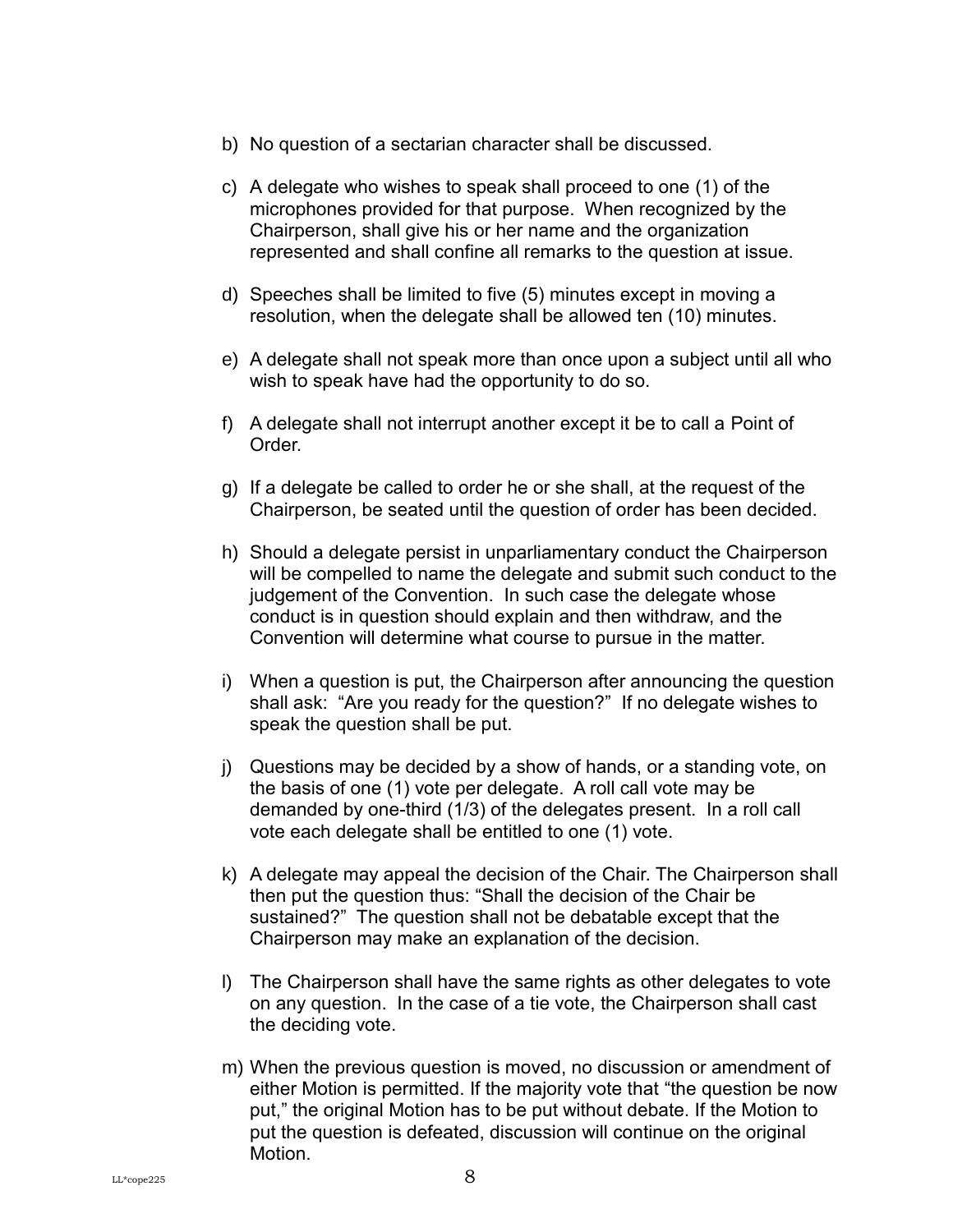- n) Committees may combine resolutions or prepare a composite to cover the intent of the question at issue. Reports of Committees are not subject to amendment except such as is acceptable to the Committee, but a Motion to refer back to the Committee for reconsideration shall be in order.
- o) A delegate shall not move a Motion to refer back after speaking on the question at issue.
- p) A Motion to refer back is not debatable and when properly seconded the question shall be immediately put to the Convention.
- q) If the report of a Committee is adopted it becomes the decision of the Convention. If defeated it may be referred back to the Committee for reconsideration.
- r) When a question is pending before the Convention, no Motion shall be in order except—to refer—for the previous question—to postpone for a definite time. If any of the foregoing Motions is negated, it cannot be renewed until after an intermediate proceeding.
- s) A Motion may be reconsidered provided the mover of the Motion to reconsider voted with the majority, and Notice of Motion is given for consideration at the next sitting, and said Notice is supported by twothirds (2/3) of the delegates qualified to vote.
- t) The Executive Council is empowered to establish the hours of the Convention subject to the approval of the delegates in attendance.
- u) Delegates will be allowed time to question the NBFL officers after their report.
- v) In all matters not regulated by these Rules of Order *Bourinot's Rules of Order* shall govern.

#### <span id="page-12-0"></span>**Section 14. Quorum**

One-fourth (1/4) of the registered delegates at any Convention shall constitute a quorum for the transaction of business.

#### <span id="page-12-1"></span>**Section 15. Convention Policy**

Unless otherwise specified, any decision taken by the Convention shall take effect immediately upon adjournment of the Convention.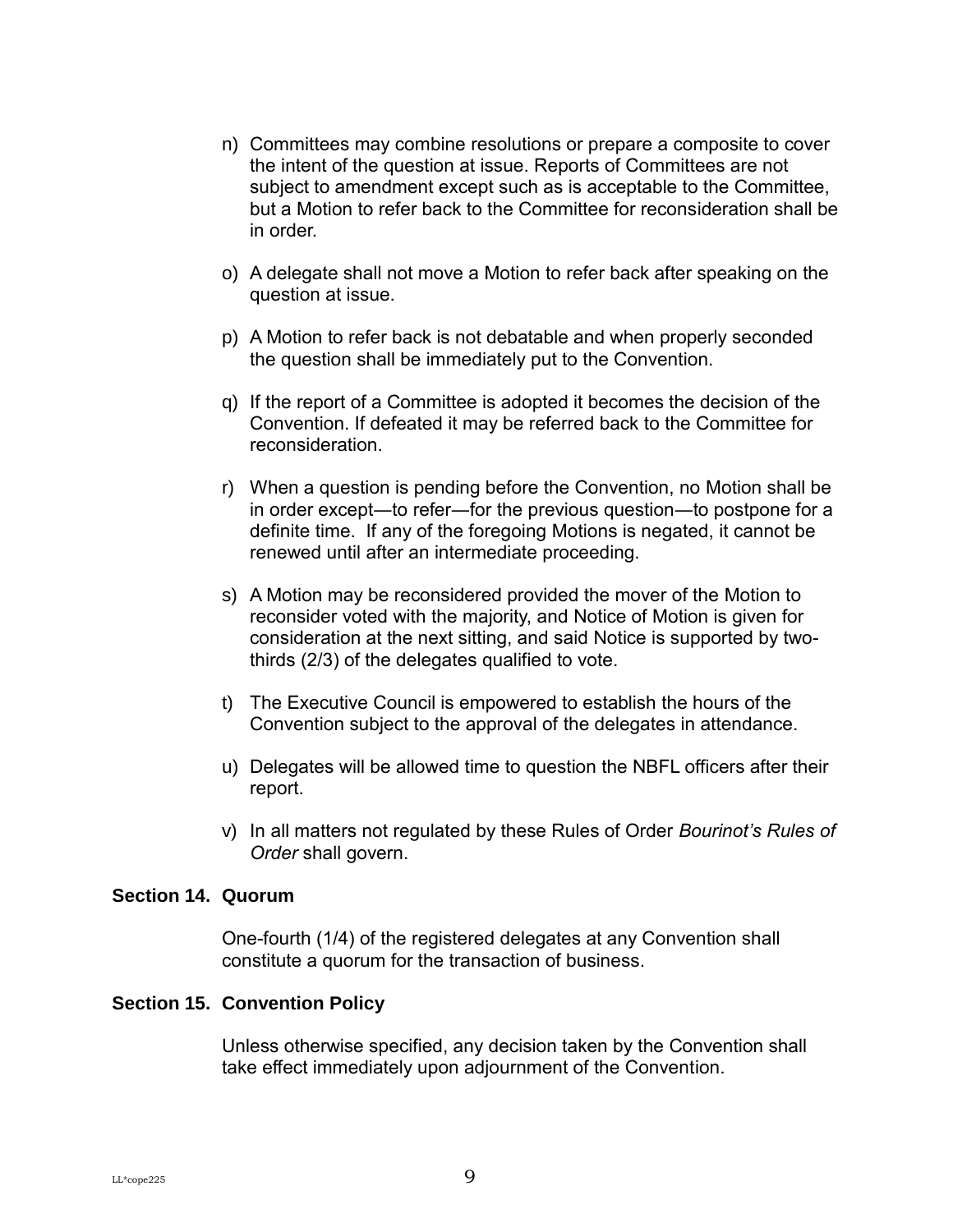## **ARTICLE 5 – OFFICERS**

#### <span id="page-13-1"></span><span id="page-13-0"></span>**Section 1. Officers**

The Officers of this Federation shall consist of a President, a Secretary-Treasurer, a First (1st) Vice-President, a Second (2nd) Vice-President, a Vice-President representing women's issues who shall be a woman, a Vice-President for youth issues who must be 35 years of age or younger at the time of election, who upon reaching age 35 may continue to serve until the next biennial election of Officers, a Vice-President for the New Brunswick Federation of Union Retirees (affiliated to CURC) representing retired union members, Vice-Presidents pursuant to the rules laid out in this Article, and three (3) Trustees. At least one (1) of the positions of President, Secretary-Treasurer, First (1st) Vice-President and Second (2nd) Vice-President shall be a woman and at least one (1) shall be a Francophone.

- a) Each union affiliated with the Federation with an average yearly membership of five-thousand (5,000) or more members shall be entitled to appoint two (2) Vice-Presidents.
- b) Each union affiliated with the Federation with an average yearly membership of between eight-hundred (800) and five-thousand (5,000) shall be entitled to appoint one (1) Vice-President.
- c) The affiliated unions referred to in Section 1(a) and 1(b) shall advise the Federation of the name of their Vice-President(s) at the regular biennial convention.
- d) Unions affiliated to the Federation with an average yearly membership of under eight-hundred (800) shall in combination be entitled to two (2) Vice-Presidents and two (2) alternates to be elected by secret ballot from their Convention delegates. Such unions shall caucus and present the names of their Vice-Presidents to the Convention. The names of the Alternates shall be put forward in the order they are to take office.
- e) Membership for the purpose of Section 1(a), 1(b), and 1(d) shall mean the average number of members on whom per capita has been paid by the affiliate for the twelve (12) months preceding the New Brunswick Federation of Labour year end.
- f)
- 1. Each affiliated district Labour Council and the New Brunswick Federation of Union Retirees (affiliated to CURC) shall be entitled to appoint one (1) Vice-President to the NBFL Executive Council. He or she shall be an Executive Officer of their Labour Council and the New Brunswick Federation of Union Retirees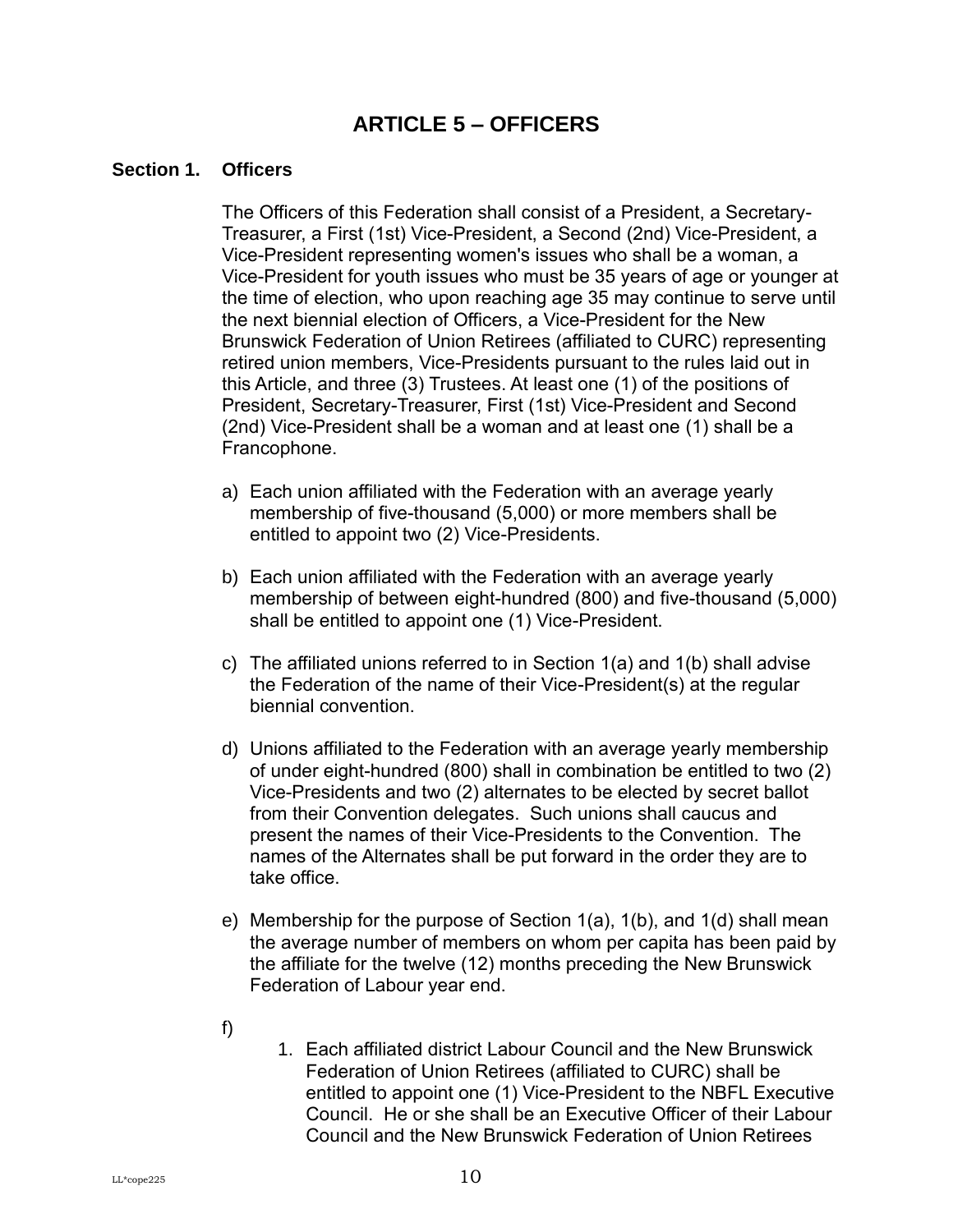(affiliated to CURC), or the incumbent Federation Regional Vice-President, for the 2003 elections only and act on behalf of the Labour Council and the New Brunswick Federation of Union Retirees (affiliated to CURC). Each Labour Council shall advise the Federation at the regular biennial convention of the name of its Vice-President.

- 2. Each affiliated district Labour Council shall be entitled to appoint an alternate Vice-President to replace the Vice-President should he or she not be available to attend NBFL Executive Council meetings.
- g) Expenses and lost time wages incurred by Vice-Presidents elected in accordance with Section 1(a) and 1(b) to attend meetings of the Federation or on behalf of the Federation shall be the responsibility of their respective unions. Expenses and lost time wages incurred by Vice-Presidents elected in accordance with Section 1(d) to attend Executive Council meetings of the Federation shall be the responsibility of the Federation. Expenses and lost time wages incurred by Vice-Presidents representing district Labour Councils shall be the responsibility of their respective Labour Councils.
- h) Between regular conventions, should two (2) or more affiliates merge and the merged union has a combined affiliated yearly membership of eight-hundred (800) or more members, it shall be entitled to appoint a Vice-President. Two (2) Vice-Presidents shall be appointed if the combined affiliated membership is five-thousand (5,000). In the event any of these persons already holds a Vice-President position from the unions of under eight-hundred (800) members, they shall be required to relinquish that position.
- i) Unions referred to in Section 1(b) which may, through growth, increase their affiliated membership to five-thousand (5,000) or more between regular election years shall be allowed to appoint one (1) additional Vice-President.
- j) Union(s) referred to in Section 1(d) which may, through growth, increase their affiliated membership to eight-hundred (800) or more between regular election years shall be allowed to appoint a Vice-President. In the event this person already holds a Vice-President position from the unions of under eight-hundred (800) members, they shall be required to relinquish that position.
- k) Between conventions should the Federation admit as an affiliate, a union with an affiliated membership of eight-hundred (800) or more members, it shall be entitled to appoint a Vice-President. Two (2) Vice-Presidents shall be appointed if the affiliated membership is fivethousand (5,000) or more.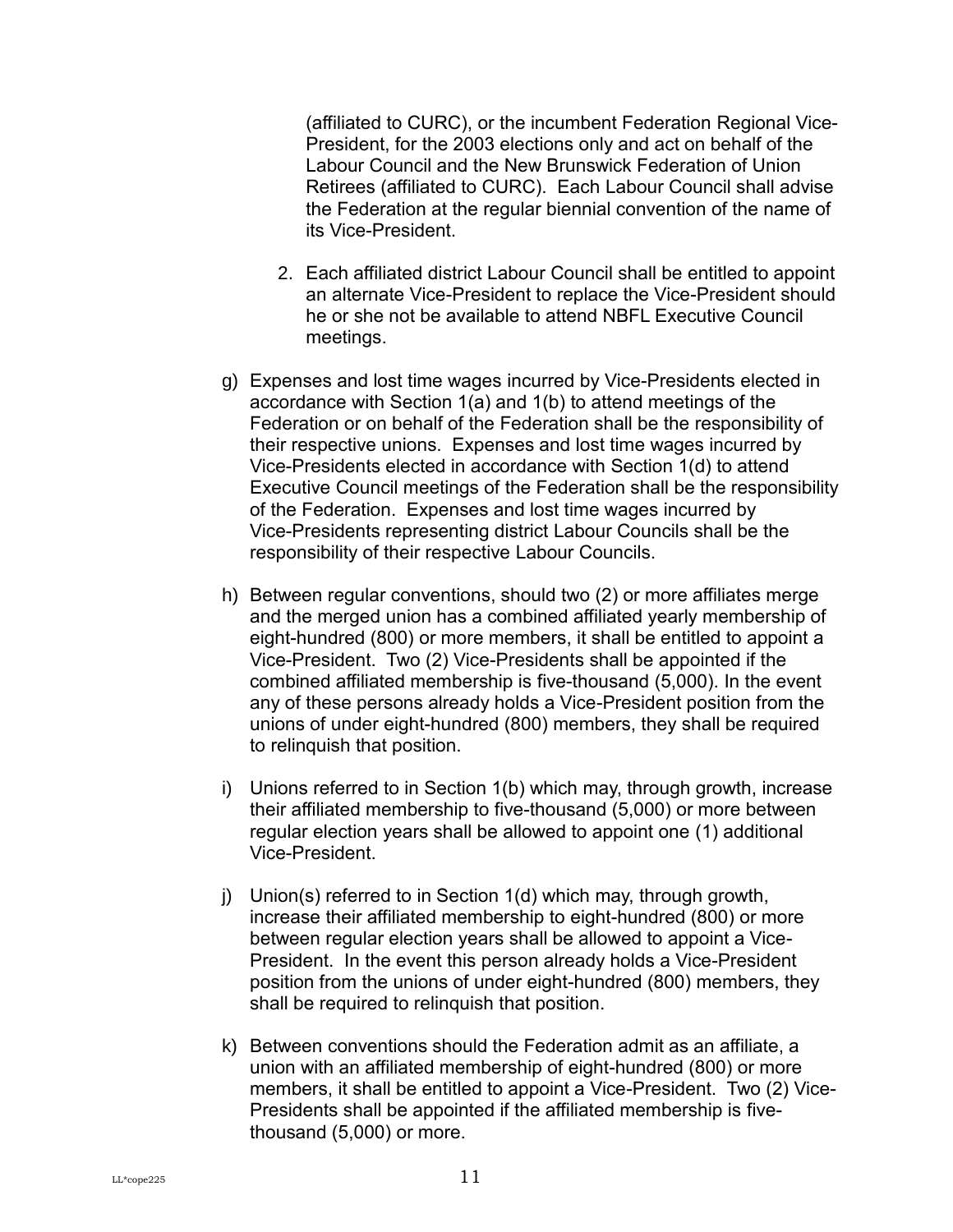- l) Membership for the purpose of Section 1(h), 1(I), 1(j), and 1(k) shall mean the average monthly number of members on whom per capita tax has been most recently paid by the affiliate.
- m) There shall be no changes in Vice-President position entitlements between regular election years for those unions whose affiliated membership decreases to less than eight-hundred (800) or decreases to less than five-thousand (5,000).

#### <span id="page-15-0"></span>**Section 2. Executive Officers**

The President, Secretary-Treasurer, First (1st) Vice-President and Second (2nd) Vice-President, the Vice-President for Women's Issues and the Vice-President for Youth, shall be the Executive Officers of the Federation.

#### <span id="page-15-1"></span>**Section 3. Officers in Good Standing**

Each Officer shall be a member in good standing of a local union, branch or lodge affiliated with this Federation.

#### <span id="page-15-2"></span>**Section 4. Election of Officers**

- a) The positions of President, Secretary-Treasurer, First (1st) Vice-President, Second (2nd) Vice-President, Vice-President for Women, and Vice-President for Youth shall be elected by the Convention by majority vote. Such election shall take place on the last day of the Convention, unless otherwise determined by the Convention.
- b) Election of Officers shall be by secret ballot. A majority of votes cast shall be required before any candidate can be declared elected, and second (2nd) and subsequent ballots shall be taken if necessary to obtain a majority. On the second (2nd) and subsequent ballots the candidate receiving the lowest number of votes in the previous ballot shall be dropped. In case of a final tie vote the presiding Officer may cast the deciding vote.
- c) The election of each office shall be completed before nominations may be accepted for any subsequent office.

#### <span id="page-15-3"></span>**Section 5. Election of Trustees**

Trustees shall be elected by the Convention in the same manner as other Officers elected under Section 4(a).

#### <span id="page-15-4"></span>**Section 6. Oath of Office**

Nominees allowing their names to go forward for the office of President, Secretary-Treasurer, First (1st) Vice-President, Second (2nd) Vice-President, Vice-President for Women, and Vice-President for Youth and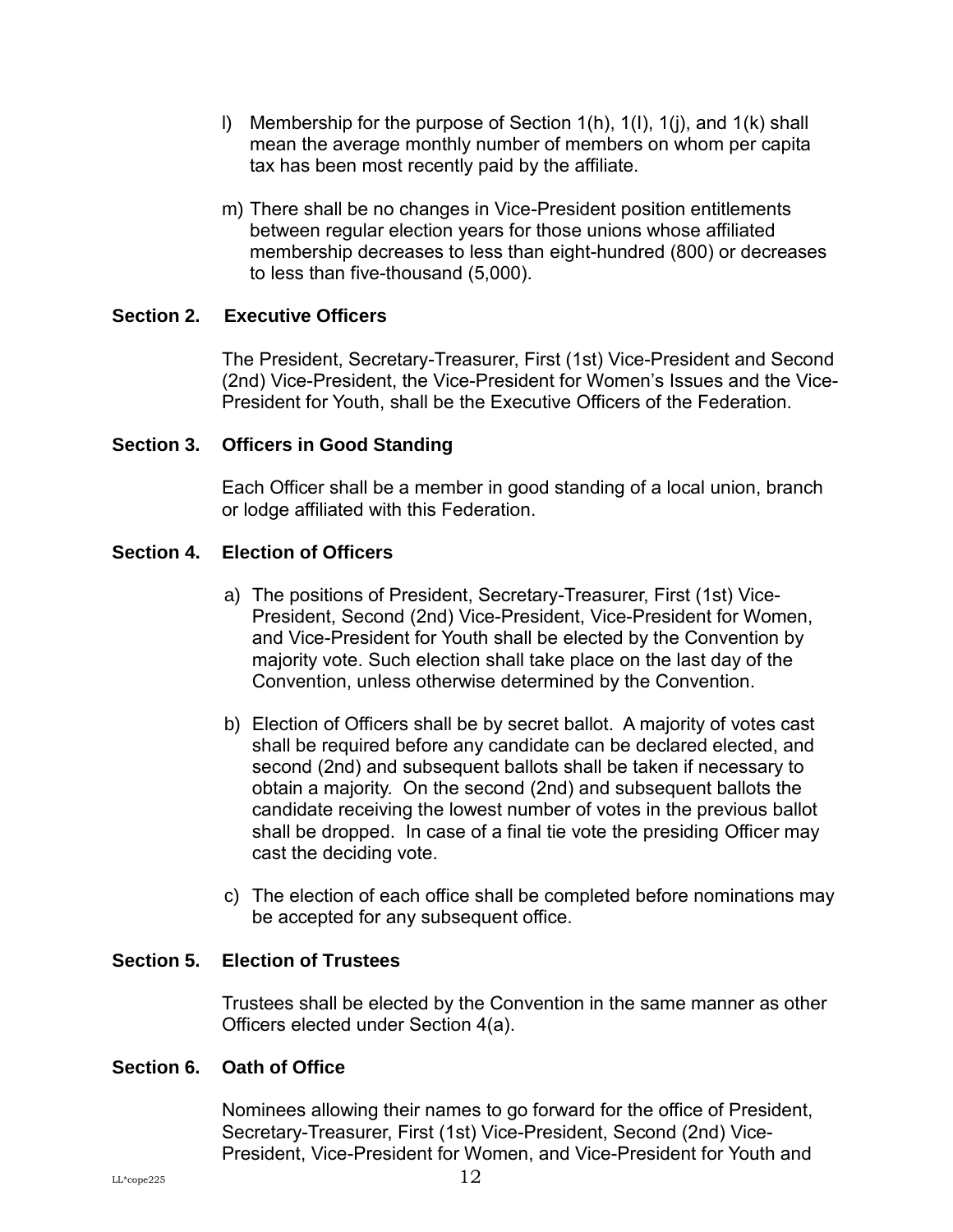Trustees shall, upon acceptance of the nomination, come forward to the Convention platform and clearly and audibly speak the following lines to the assembled delegates:

*"In accepting nomination, I make oath and say that I am not associated in any manner whatsoever with any group which expounds or promotes or encourages any doctrine or philosophy contrary to or subversive of the fundamental principles and institutions of the democratic form of government of Canada, and further, I make oath and say if elected I will faithfully support the Constitution, principles and policies of the New Brunswick Federation of Labour and the Canadian Labour Congress."*

All Officers shall, before assuming office, subscribe to the following obligation:

*"I do hereby sincerely pledge my word and honour to perform the duties assigned to me in the NBFL Constitution. I will attend, when able to do so, all meetings of the Executive Council of which I shall be a member, and at the end of my term of office, I shall turn over to the New Brunswick Federation of Labour or to my successor, all properties or funds in my possession that belong to the Federation."*

#### <span id="page-16-0"></span>**Section 7. Term of Office**

The term of the Officers of the Federation shall commence within thirty (30) days following the adjournment of the Convention.

#### <span id="page-16-1"></span>**Section 8. Federation Delegate to Convention**

All delegate from this Federation to conventions of other bodies shall be elected by the Convention while in session. Delegates from this Federation to conventions of other bodies shall, as soon as possible after the close of the Convention to which they were delegates, submit their report in writing to the President of this Federation.

#### <span id="page-16-2"></span>**Section 9. Complaints/Grievances**

The President and the Secretary-Treasurer, or an Executive Officer designated by them, will be the delegates representing the Federation at Canadian Labour Congress Conventions. The Executive Officers shall appoint delegates to represent the Federation at other organizations' Conventions as the need arises.

#### <span id="page-16-3"></span>**Section 10. Vacancies**

a) In the event of a vacancy in the office of the President, the First (1st) Vice-President shall succeed to the office of President for the balance of the unexpired term. In the event the First (1st) Vice-President is unable or unwilling to serve as President, the Second (2nd) Vice-President shall succeed to the office of President for the balance of the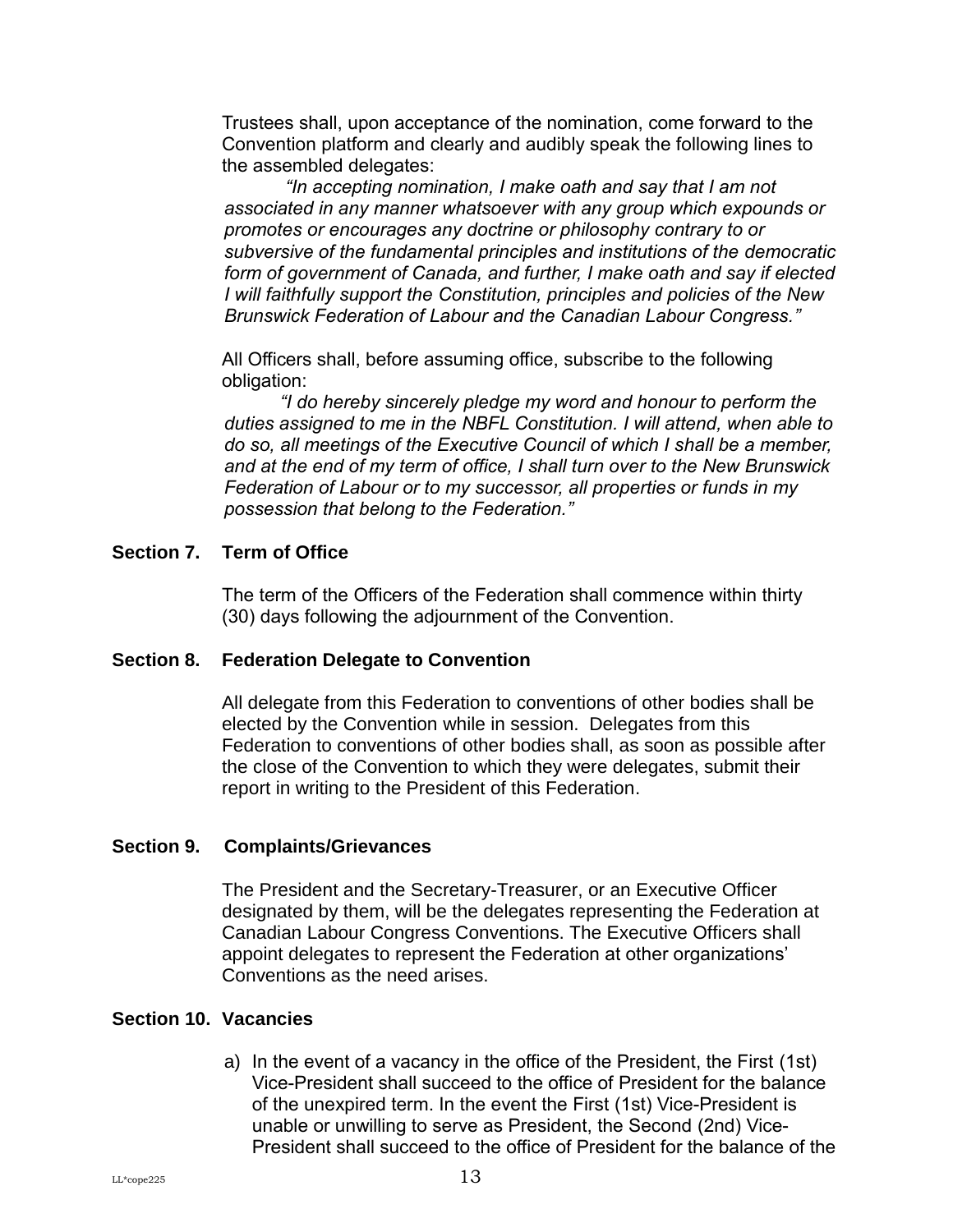unexpired term.

- b) In the event of a vacancy in the office of the Secretary-Treasurer the President shall perform the duties of the vacant office until a successor is elected. It shall be the duty of the President to issue, within six (6) days of the date of the vacancy, a call for a meeting of the Executive Council of this Federation, upon ten (10) days' notice, for the purpose of electing an Officer or, if not possible, a member to fill said vacancy for the unexpired term.
- c) In the event of a vacancy in the office of First (1st) Vice-President, the Second (2nd) Vice-President shall succeed to the office of First (1st) Vice-President for the balance of the unexpired term.
- d) In the event of a vacancy in any other position elected under Section 4(a), the Executive Council shall, at the first (1st) meeting following the vacancy, name a member to fill the office for the balance of unexpired term.
- e) In the event of a vacancy in the office of a union Vice-President appointed in accordance with Article 5, Section 1(a) and 1(b), the affiliated union affected shall appoint a new Vice-President and advise the Federation of the name of that Vice-President within thirty (30) days of the vacancy occurring.
- f) In the event of a vacancy in the office of a union Vice-President elected in accordance with Article 5 Section 1(d), the alternate shall become the Vice-President.
- g) In the event of a vacancy in the office of Labour Council Vice-President, the affected Labour Council shall fill the vacancy and advise the Federation of the name of the replacement Vice-President.

#### <span id="page-17-0"></span>**Section 11. Title to Real Estate**

The Executive Officers shall hold title to any real estate of the Federation as Trustees for the Federation. They shall have no right to sell, convey or encumber any real estate without first (1st) submitting the proposition to a Convention and such proposition is approved.

## **ARTICLE 6 – THE PRESIDENT**

#### <span id="page-17-2"></span><span id="page-17-1"></span>**Section 1. Functions and Duties**

The President shall function as the Chief Executive Officer of the Federation. He or she shall exercise supervision over the affairs of the Federation, sign all official documents and preside at regular and special Conventions, and at meetings of the Executive Council.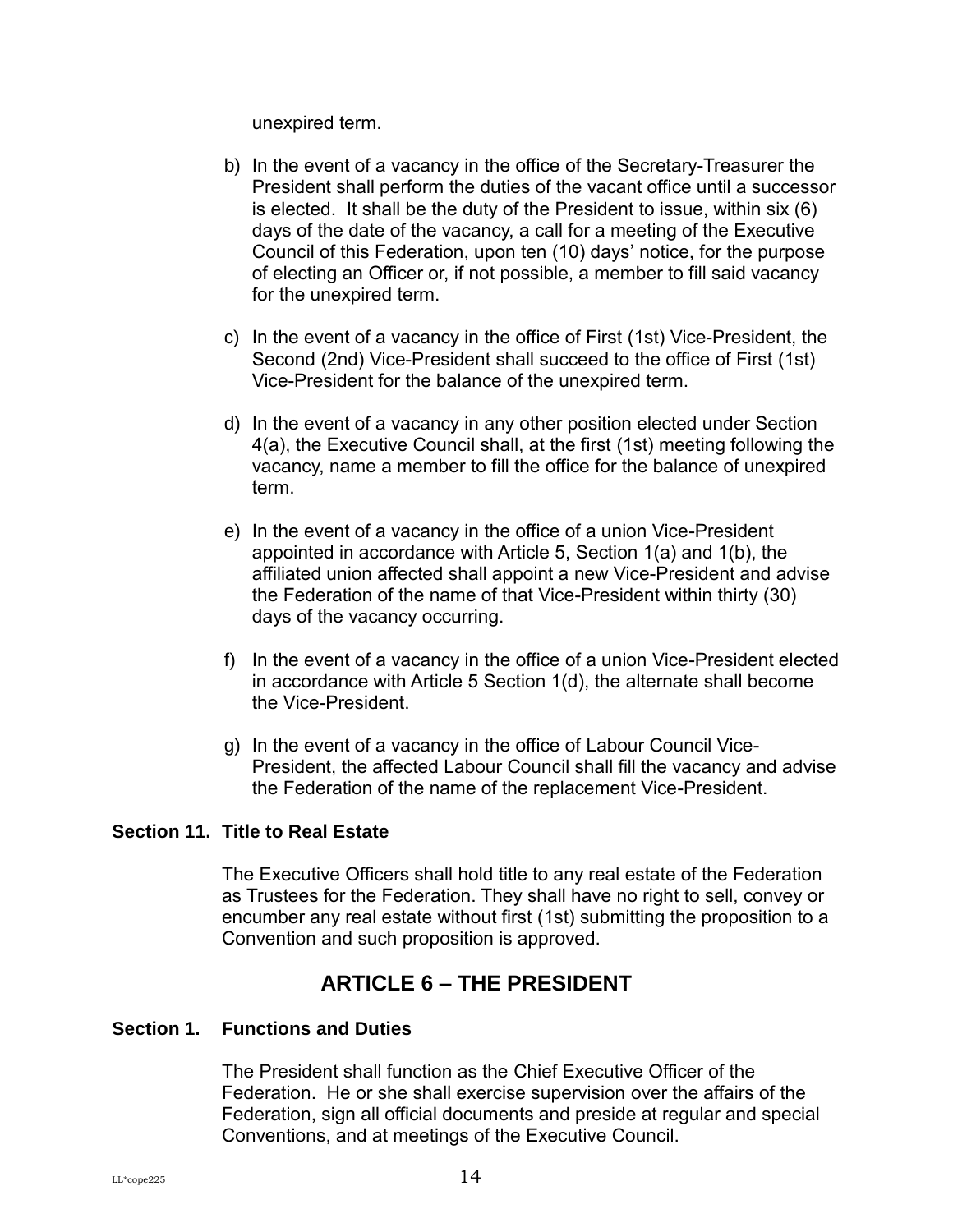- a) The President, effective September 1, 2005, shall be required to devote full-time to the interests of the Federation and shall be paid a salary in line with the salary scale of the National Representative of the Canadian Labour Congress.
- b) That the welfare benefits be no less than those contained in the Canadian Labour Congress union contract between the union representing national representatives as bargaining agent and the Canadian Labour Congress and, described in detail in the NBFL Policy on Benefits.
- c) That increases to salary and welfare benefits be patterned on the same CLC contract schedule.
- d) Expenses incurred by the President shall be paid in accordance with Federation Policy.
- e) The President shall watch the sessions of the Provincial Legislature with respect to measures dealt with by that body which affect the interests of labour and shall promote the passage of measures requested or endorsed by the Federation. The President may, when deemed necessary by the Executive Council, and with their consent, appoint a temporary legislative representative having particular qualifications and knowledge of pending legislation to assist in promotion of the legislative work of the Federation.

#### <span id="page-18-0"></span>**Section 2. Interpretation of the Constitution**

Subject to appeal to the Canadian Labour Congress, the President shall have authority to interpret this Constitution and that interpretation shall be conclusive and in full force and effect unless reversed or changed by the Executive Council, or a Convention, or the Canadian Labour Congress.

#### <span id="page-18-1"></span>**Section 3. Report to Convention**

The President, The President shall submit a report to the Convention on behalf of him or herself and of the Executive Council on the administration of the office of the President and on the affairs of the Federation, together with recommendations regarding matters of importance to the workers of the province.

#### <span id="page-18-2"></span>**Section 4. Bonding**

Subject to The President shall be bonded in such amount as may be determined by the Executive Council.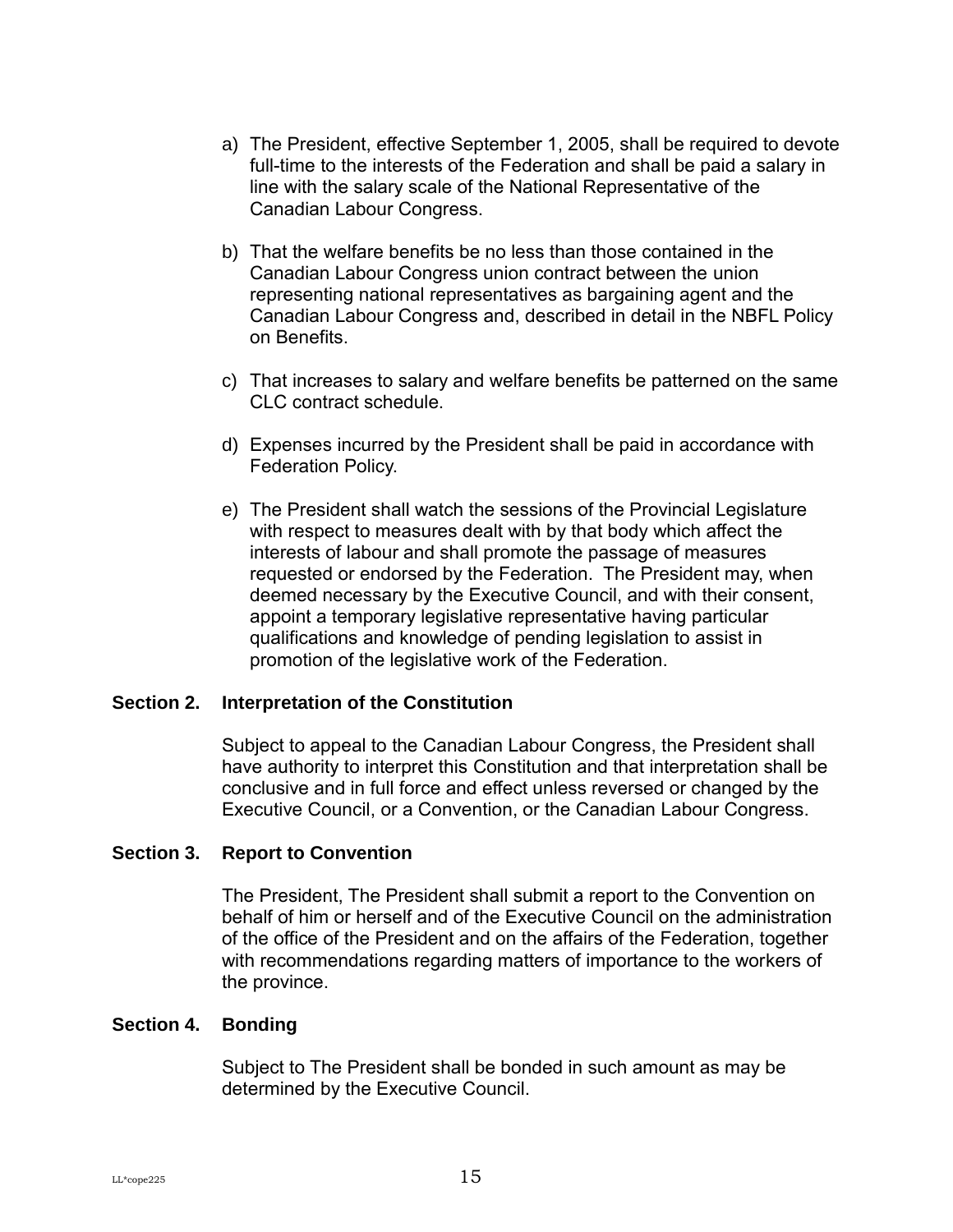#### <span id="page-19-0"></span>**Section 5. Appointments**

Appointments of the President to committees or boards external to the NBFL shall be subject to Executive Council approval.

#### <span id="page-19-1"></span>**Section 6. Residence**

The President shall work out of the head office of the Federation but may reside at any location in New Brunswick.

## **ARTICLE 7 – THE SECRETARY-TREASURER**

#### <span id="page-19-3"></span><span id="page-19-2"></span>**Section 1. Functions and Duties**

- a) The Secretary-Treasurer shall be the Chief Financial Officer of the Federation.
- b) The Secretary-Treasurer shall be in charge of books, documents, files and effects of the Federation which shall at all times be subject to the inspection of the President and Executive Council.
- c) The Secretary-Treasurer shall prepare a financial statement of the Federation for each meeting of the Executive Council at least. Copy of this statement shall be forwarded to the Canadian Labour Congress.
- d) The Secretary-Treasurer shall have the books of the Federation audited at least once each year by a registered firm of Chartered Professional Accountants selected by the President and approved by the Executive Council of the Federation or the Executive Council may call upon the Canadian Labour Congress to perform an audit. Notwithstanding the above noted, the Congress in the interests of the Federation may conduct an Audit of its books and proceedings when deemed advisable and in the interests of the Federation. Such Audits shall be furnished to the Executive Council and to the Convention, and a copy shall be forwarded to the Canadian Labour Congress.

The fiscal year of the Federation shall be from the 1st day of September to the 31st day of August the following year.

- e) The Secretary-Treasurer shall, subject to the approval of the Executive Council, invest the surplus funds of the Federation in securities, or deposit them in a bank or banks, or credit unions.
- f) The Secretary-Treasurer is empowered to require affiliated organizations to provide statistical data in their possession relating to the membership of their organization.
- g) The Secretary-Treasurer shall issue the call for and act as Secretary at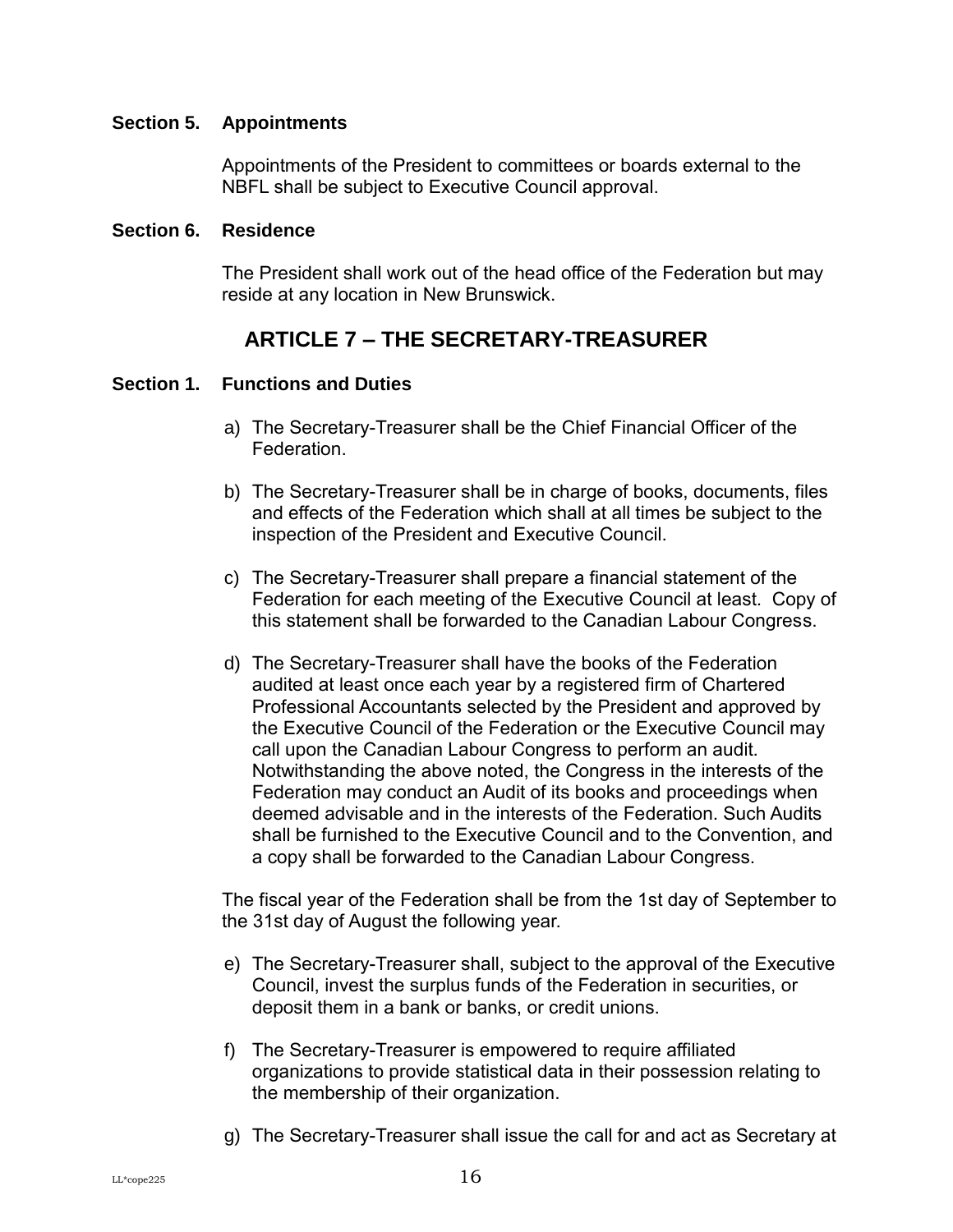conventions, and shall cause the proceedings of all conventions and all sessions of the Executive Council to be recorded. Copies of all proceedings shall be forwarded to the Canadian Labour Congress. He or she shall issue or cause to be issued within six (6) months following the Convention, to all affiliates and delegates, the NBFL Constitution (as amended), together with the policies adopted by the Convention.

- h) The Secretary-Treasurer shall, with approval of the President, employ, direct and fix compensation for all administrative help necessary for the proper functioning of the Federation.
- i) The Secretary-Treasurer shall prepare a supplementary report showing the standing of each affiliated organization as to payment of per capita tax to the Federation to the date when the books are balanced prior to the Convention, such report to be distributed to the delegates at the Convention.
- j) The Secretary-Treasurer shall submit a report and financial statement to the annual Convention of the Federation.

#### <span id="page-20-0"></span>**Section 2. Bonding**

The Secretary-Treasurer shall be bonded in such amount as may be determined by the Executive Council.

#### <span id="page-20-1"></span>**Section 3. Financial Authority**

All cheques drawn against the funds of the Federation shall be signed by the Secretary-Treasurer together with the President or one of the Vice-Presidents to be selected by the Executive Council. All cheques in favour of the Federation should be payable to the New Brunswick Federation of Labour and in no case should such cheques be made payable to the Secretary-Treasurer or any other Officer.

## **ARTICLE 8 – DUTIES OF THE VICE-PRESIDENTS**

- <span id="page-20-3"></span><span id="page-20-2"></span>**Section 1.** The First (1st) Vice-President shall assist the President in his or her duties as Chief Executive Officer of the Federation of Labour. He or she shall act on behalf of the President when requested to do so.
- <span id="page-20-4"></span>**Section 2.** Vice-Presidents must abide by and uphold this Constitution and the policies adopted by the membership at the Convention. They must be a member in good standing of an affiliated local union, branch or lodge and remain a member in good standing for the duration of their term of office.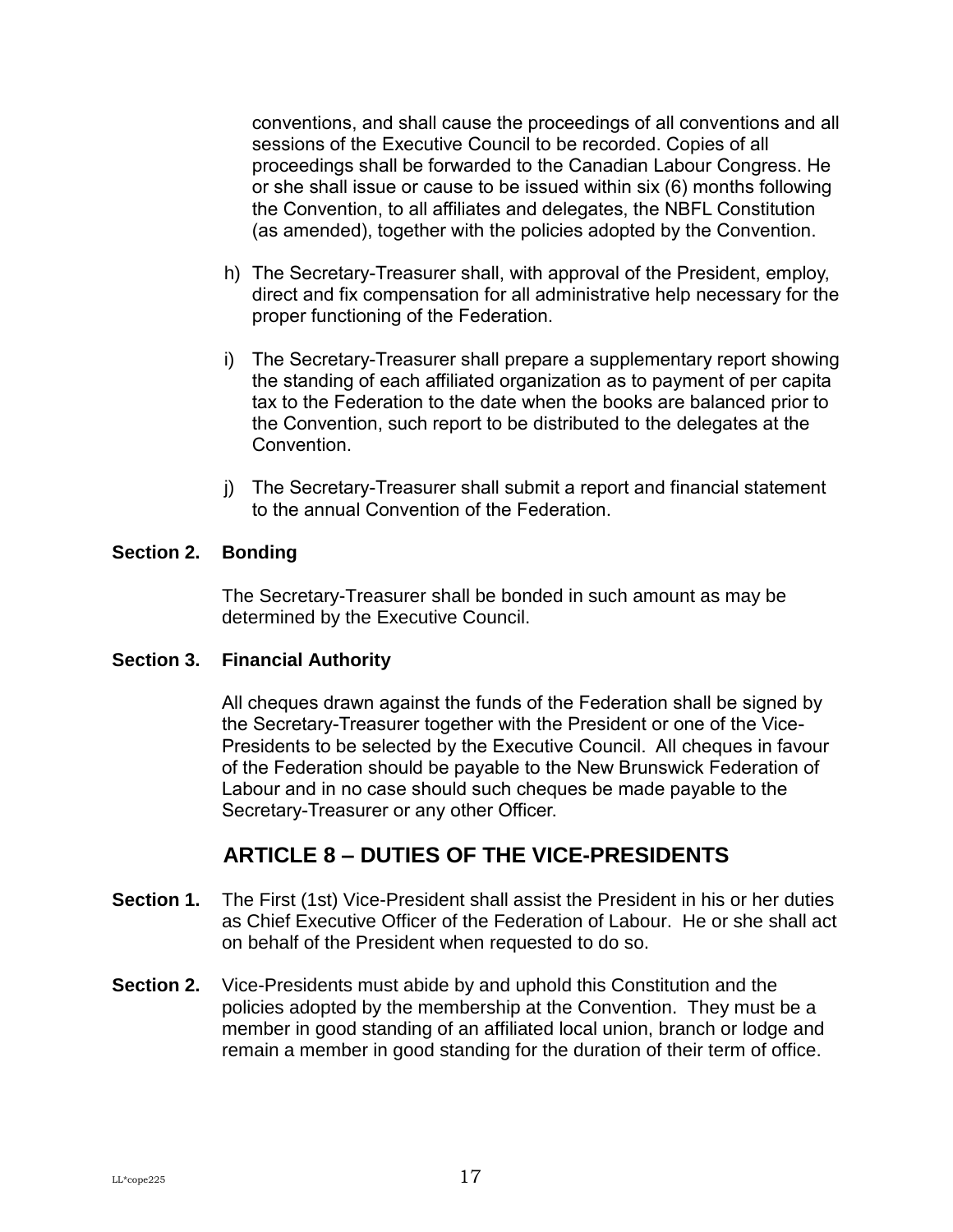## **ARTICLE 9 – EXECUTIVE COUNCIL**

#### <span id="page-21-1"></span><span id="page-21-0"></span>**Section 1. Composition**

The Executive Council shall consist of the President, Secretary-Treasurer and Vice-Presidents.

#### <span id="page-21-2"></span>**Section 2. Role/Duties**

The Executive Council shall be the governing body of this Federation between Conventions. It shall take such action and render such decisions as may be necessary to carry out fully the decisions and instructions of the Conventions and to enforce the provisions contained in this Constitution.

It shall be the duty of the Executive Council to initiate provincial legislative action in the interests of working people.

The Executive Council shall meet at least twice each year.

#### <span id="page-21-3"></span>**Section 3. Report to Convention**

The Executive Council through the President shall present to the Convention a report of the activities of the Federation between conventions.

#### <span id="page-21-4"></span>**Section 4. Authority to Investigate**

The Executive Council shall have the power to conduct an investigation of any situation in which there is reason to believe that any affiliated organization may be dominated, controlled or substantially influenced in the conduct of its affairs by any corrupt influence, or that its policies or activities are contrary to the principles or policies of the Federation. Upon the completion of such an investigation, including a hearing if requested, the Executive shall have the authority to make recommendations to the organization involved and the Canadian Labour Congress. It shall have the further authority upon a two-thirds (2/3) vote of the Council to suspend any organization. Any action of the Executive Council under this Section may be appealed to the Convention.

#### <span id="page-21-5"></span>**Section 5. Quorum**

A majority of the Officers of the Executive Council shall constitute a quorum for the transaction of the business of the Council.

#### <span id="page-21-6"></span>**Section 6. Expenses**

The Executive Council is authorized to reimburse members of the Council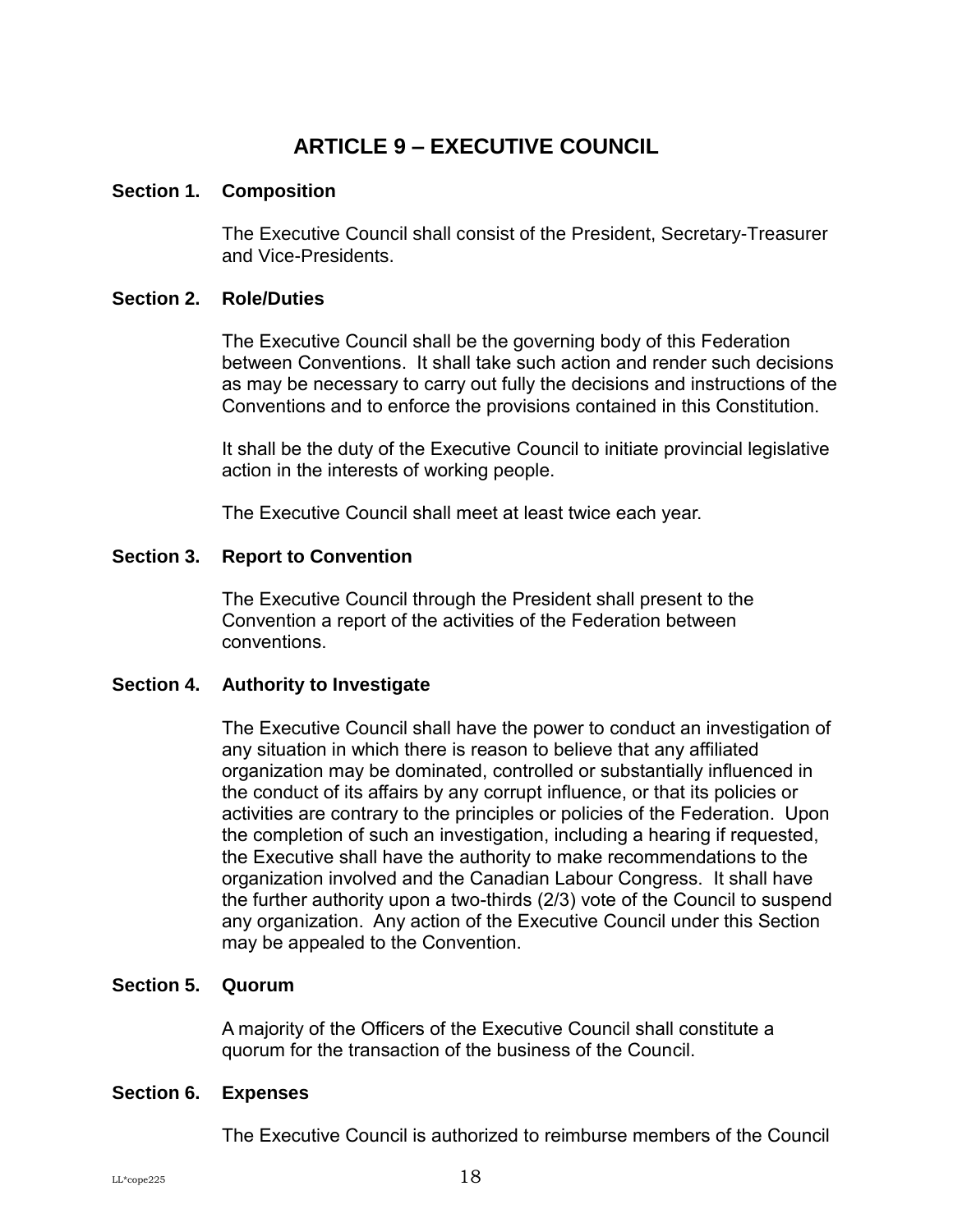for necessary expenses in performing their duties for the Federation. The cost of district Labour Council Presidents shall not be borne by the Federation. If the Vice-President is unable to attend meetings of the Executive Council and the President of the Labour Council attends, his or her expenses shall be paid by the Federation.

#### <span id="page-22-0"></span>**Section 7. Staff**

- a) The Executive Council shall have the right to appoint full-time employees to carry out the work of the Federation as set forth by the Executive Council and that a bulletin be circulated to all affiliated local unions outlining the qualification requirements and salary ranges for the positions.
- b) Any such full-time employees of the Federation appointed by the Executive Council shall be subject to discharge only following a recommendation of the Executive Council, ratified by the next following convention or a special convention.

## **ARTICLE 10 – TRUSTEES**

#### <span id="page-22-2"></span><span id="page-22-1"></span>**Section 1. Trustees**

The Trustees shall conduct an audit of the accounts of the Federation for a twelve (12) month period ending August  $31<sup>st</sup>$  of each year, and shall submit written reports thereon with any recommendations deemed necessary to the Executive Council, who will then supply all affiliated unions with a copy, and such report shall be included in the bi-annual report of the Secretary-Treasurer to the Convention. Such audits shall be supplementary to the annual audit conducted by the Chartered Professional Accountants as provided for in part (d) of Article 7.

#### <span id="page-22-3"></span>**Section 2. Standing Committees**

- a) The President in consultation with the Executive Council shall have the authority to appoint members to standing and ad hoc committees as are deemed necessary to the proper functioning of the Federation, subject to the approval of the Executive Council. Every reasonable effort will be made to ensure regional representation of committees.
- b) Standing Committees shall be appointed for a two (2) year term.
- c) The powers of the Committees established under this Article will be limited to recommending initiatives to the Executive Officers and implementing Federation policy upon the instruction of the Executive Officers and/or the Executive Council.
- d) Standing Committees established by Convention may be disbanded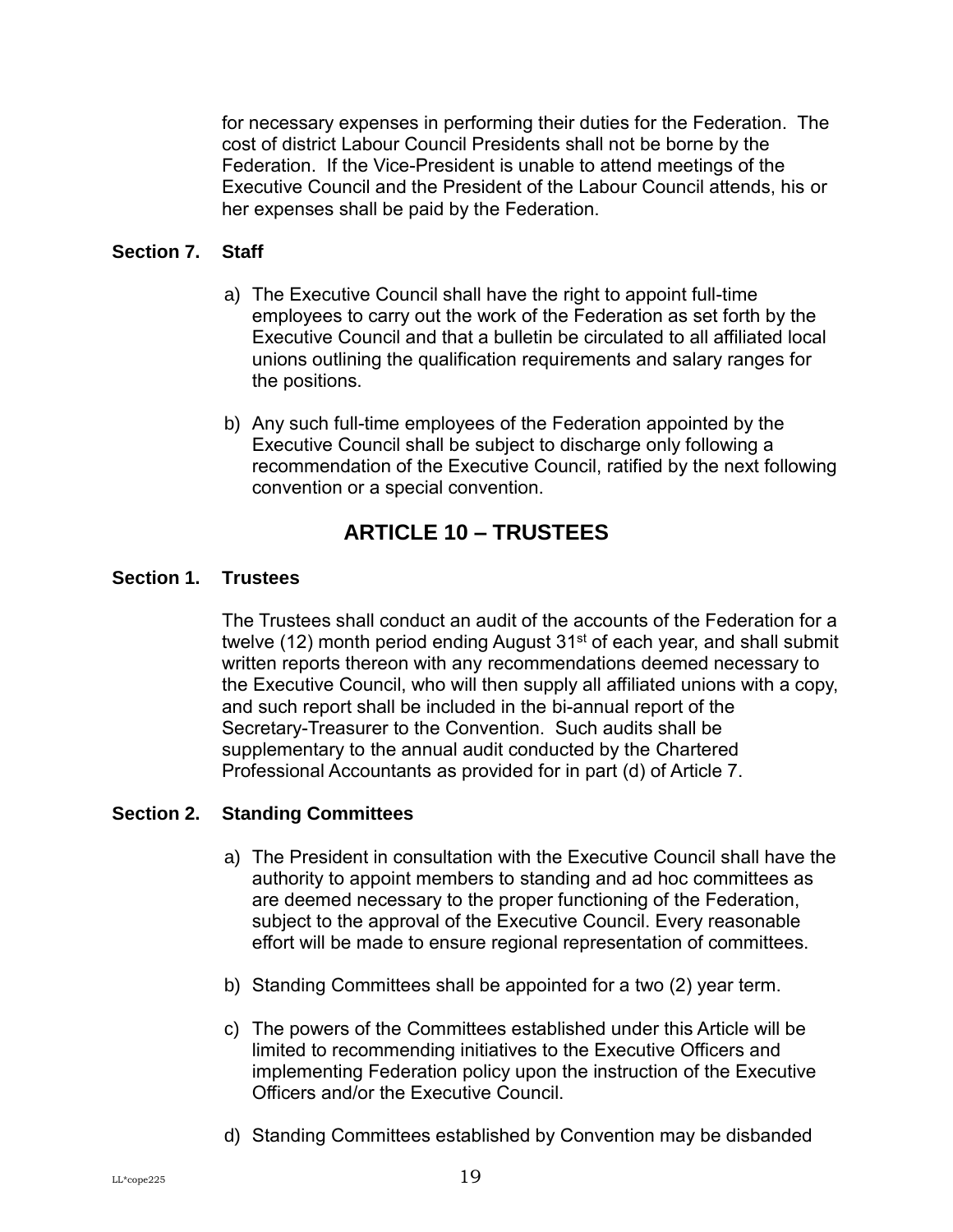only by Convention.

e) The following Standing Committees of the Federation shall be established by the Executive Council, namely Education Committee, Political Education Committee, Occupational Health, Safety and Environment Committee, Women's Committee; and Youth Committee.

## **ARTICLE 11 – REVENUE**

#### <span id="page-23-1"></span><span id="page-23-0"></span>**Section 1. Per Capita Tax**

The revenue of this Federation shall be derived as follows: A per capita tax of thirteen dollars and eighty cents (\$13.80) effective January 1, 2016, per member per year from all local unions, branches or lodges and a flat fee of twenty-two dollars and fifty cents (\$22.50) from local Labour Councils. Per capita tax shall be paid semi-annually in advance and shall be due on January 1st and July 1st in each year. Per capita tax shall be paid upon the full, paid-up membership of each affiliated organization.

#### <span id="page-23-2"></span>**Section 2. Penalty for Non-Payment**

Any affiliated organization which does not pay its per capita tax on or before the specified time shall be notified of that fact by the Secretary-Treasurer of the Federation. Any organization six (6) months in arrears in payment of per capita tax may become suspended from membership in the Federation and if so suspended, can be reinstated only after arrears are paid in full.

## **ARTICLE 12 – REMUNERATION**

<span id="page-23-4"></span><span id="page-23-3"></span>**Section 1.** Any accredited representative performing duties authorized by the Convention or the Executive Council shall be reimbursed for loss of time and actual expenses. Remuneration for loss of time and expenses of the President, Secretary-Treasurer, First (1st) Vice-President, and Vice-President representing Women's Issues, while attending conventions, shall be borne by the Federation.

## **ARTICLE 13 – OMBUDSPERSON**

#### <span id="page-23-6"></span><span id="page-23-5"></span>**Section 1. Authority**

The Ombudsperson will, under the authority vested in the office of the Ombudsperson by the Congress, undertake such inquiries, hearings or meetings as is deemed advisable and report on the findings as soon as possible to the parties to the complaint.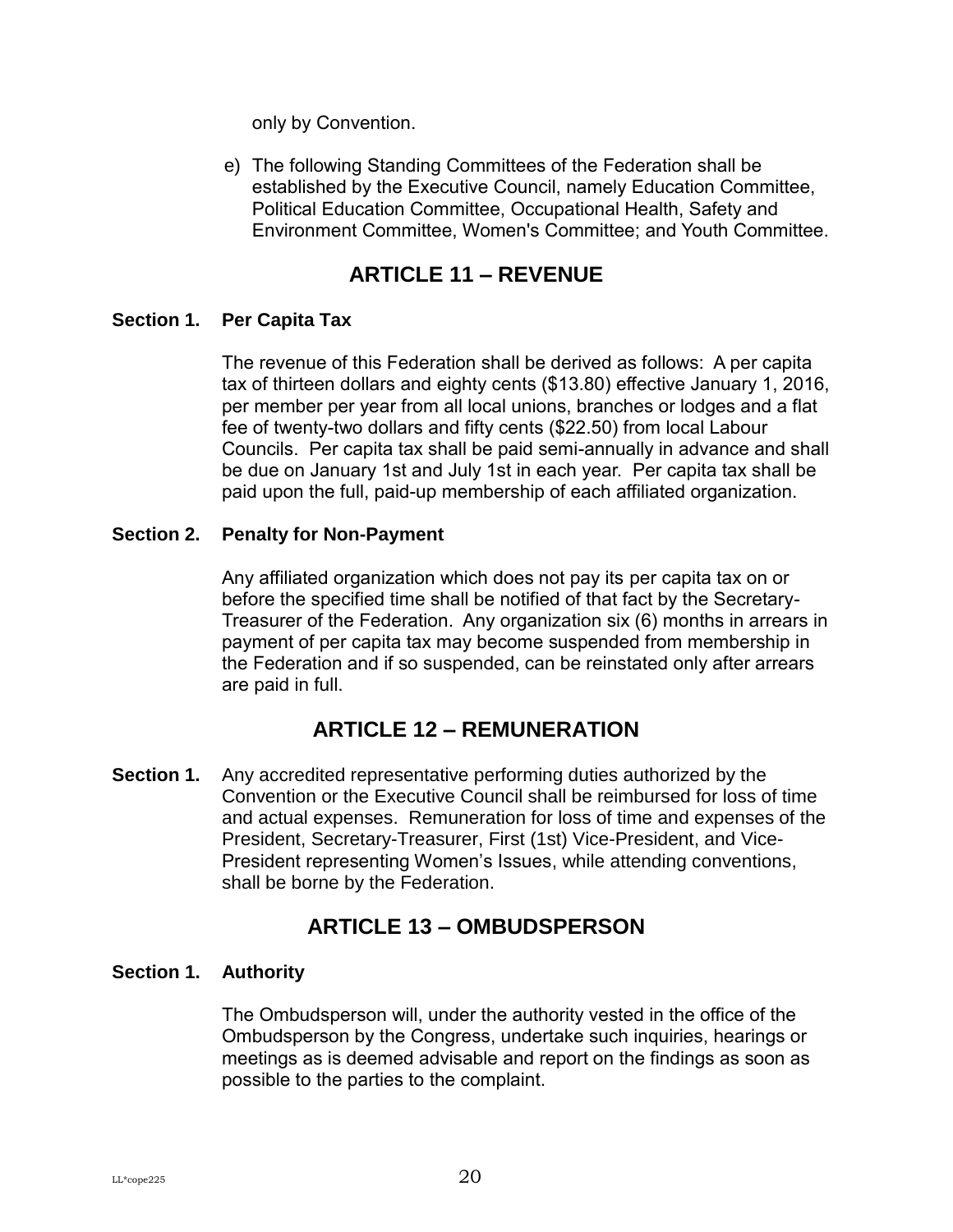#### <span id="page-24-0"></span>**Section 2. Terms of Reference**

In carrying out the duties assigned by the Congress the Ombudsperson is empowered:

- a) To receive enquiries concerning the rights of members and to advise them on the procedures open to them for the redress of complaints.
- b) To receive complaints, to investigate them, to hold hearings when the complaint warrants it, and to issue written reports, determinations or findings on the individual cases.
- c) To decide whether or not allegations are sufficiently serious and substantial to justify a hearing and if not to dismiss a complaint without a hearing.
- d) To order, in cases where the decision favours the complainant, such remedies as in his or her opinion, are warranted.
- e) To recommend, based upon the cases handled, changes in the Constitutions of bodies concerned which, in his or her judgement, would eliminate the causes of the complaints.
- f) To submit to the Canadian Labour Congress, before March  $31<sup>st</sup>$  of each year a statistical report of the cases handled during the previous calendar year, and the disposition thereof, including such comments and recommendations as may be of assistance to the Congress in determining future policy with respect to the functions of this office.
- g) To recommend, for the approval of the Congress:
	- 1. procedures for the handling of correspondence and written records relative to complaints received;
	- 2. procedures to be followed at meetings, hearings and inquiries, including the appearance and testimony of individuals;
	- 3. procedures for obtaining access to relevant files and other documentation; and
	- 4. procedures for reimbursement of complainants, defendants and witnesses for travel and other expenses.

In addition to the foregoing the Ombudsperson would, if his or her recommendations were not acted upon and the grievances settled within a period of thirty (30) days after the report had been submitted to the parties, have the authority to publicize any decision, award, or other finding made.